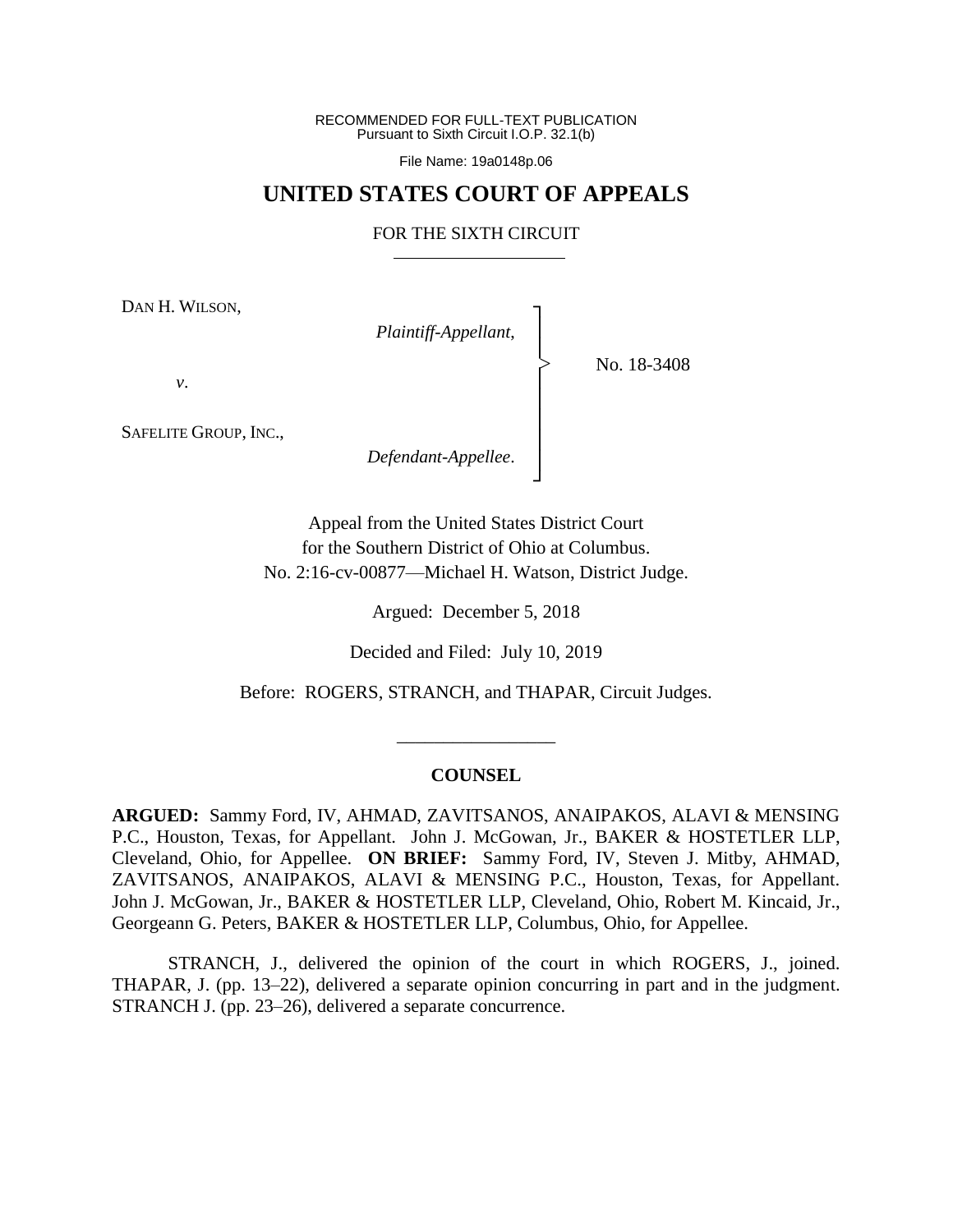# **OPINION** \_\_\_\_\_\_\_\_\_\_\_\_\_\_\_\_\_

\_\_\_\_\_\_\_\_\_\_\_\_\_\_\_\_\_

JANE B. STRANCH, Circuit Judge. This dispute centers on what constitutes an employee pension benefit plan under the Employee Retirement Income Security Act (ERISA), and its resolution determines whether the duties and protections of ERISA apply to the plan at issue. Plaintiff Dan Wilson, the former President and Chief Executive Officer of Defendant Safelite Group, Inc., sued Safelite for breach of contract and negligent misrepresentation arising from the company's alleged mismanagement of its deferred compensation plan for executive employees. Finding that the plan was an employee pension benefit plan under 29 U.S.C. § 1002(2)(A)(ii) and not a bonus plan exempted from ERISA under 29 C.F.R. § 2510.3-2(c), the district court granted Safelite's motion for partial summary judgment on the basis that Wilson's state law claims were preempted by ERISA. Based on the plain text of ERISA and the bonus plan regulation, we **AFFIRM**.

#### **I. OVERVIEW**

Wilson was the President and CEO of Safelite from 2003 to 2008. In 2005, Safelite's Board of Directors created the Safelite Group, Inc. 2005 Transaction Incentive Plan (TIP), which provided for substantial bonus payments to its participants—five Safelite executives, including Wilson—if they secured a strategic buyer for the company.

By late 2006, Belron SA emerged as a likely buyer. Realizing that Belron's acquisition of Safelite would trigger significant payments under the TIP that could increase participants' tax obligations, on December 29, 2006, the Board adopted the Safelite Group, Inc. Nonqualified Deferred Compensation Plan (Safelite Plan), a plan to allow participants to defer compensation and thereby avoid certain tax consequences. At the time the Safelite Plan was adopted, only four executive employees, including Wilson, were eligible to participate in it. In February 2007, less than two months later, Belron purchased Safelite for \$334 million, generating substantial payments to the TIP participants that could be deferred by operation of the Safelite Plan.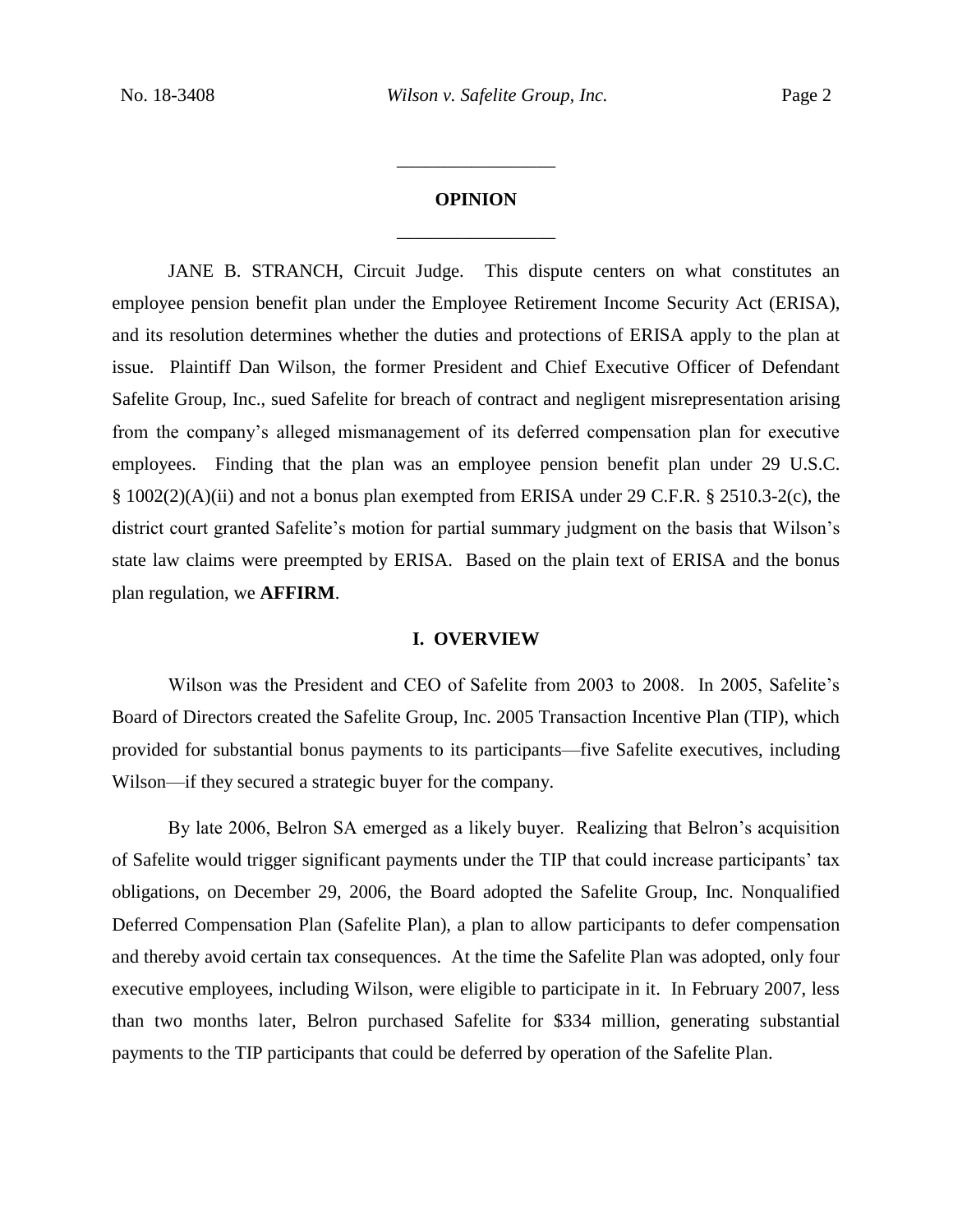The Safelite Plan, the plan at issue, allows eligible executive employees to defer two types of income: (1) compensation (defined as a participant's base annual salary and any annual or long-term bonuses) and (2) "TIP Amounts" triggered by Safelite's sale to Belron. To become a participant in the Safelite Plan, an eligible employee must submit a completed election form and must indicate what income to defer.To defer any TIP Amount, an eligible employee was required to submit an election form on or before December 31, 2006. An eligible employee could choose to defer each upcoming year's compensation by submitting an election form before January 1 of that year. The election forms provide spaces to indicate what percentage of the employee's TIP Amount, base annual salary, and bonus he seeks to defer and in which year or years the employee wishes to receive distributions of his deferred income, either during employment or after the termination of employment.

The Safelite Plan provides two timing options for participants to receive distributions of deferred income. The default distribution of deferred compensation for each participant is payment "in a lump sum as soon as administratively feasible after the [participant] Terminates" from employment. A participant can elect to receive deferred distributions on January 1 of a designated year or following a disability, and that distribution can be "in a lump sum or monthly . . . or annual payments over a period of up to ten years," subject to some limitations. Distributions made during a participant's employment are referred to as "in-service distributions."

Wilson properly submitted an election form and so became a participant in the Safelite Plan. Between 2006 and 2013, he elected to defer hundreds of thousands of dollars of compensation each year. Wilson left Safelite on July 5, 2008. By 2014, Wilson had deferred compensation totaling \$9,111,384. That year, a federal audit revealed that some of Wilson's elections failed to comply with 26 U.S.C. § 409A, a tax statute regulating deferred compensation plans. As a result, Wilson owed income taxes and incurred substantial tax penalties.

On September 12, 2016, Wilson sued Safelite in federal court, asserting state law claims for breach of contract and negligent misrepresentation. Safelite moved for partial summary judgment on Wilson's state law claims, arguing that they were preempted by ERISA. The district court granted Safelite's motion, finding that the Safelite Plan met the statutory definition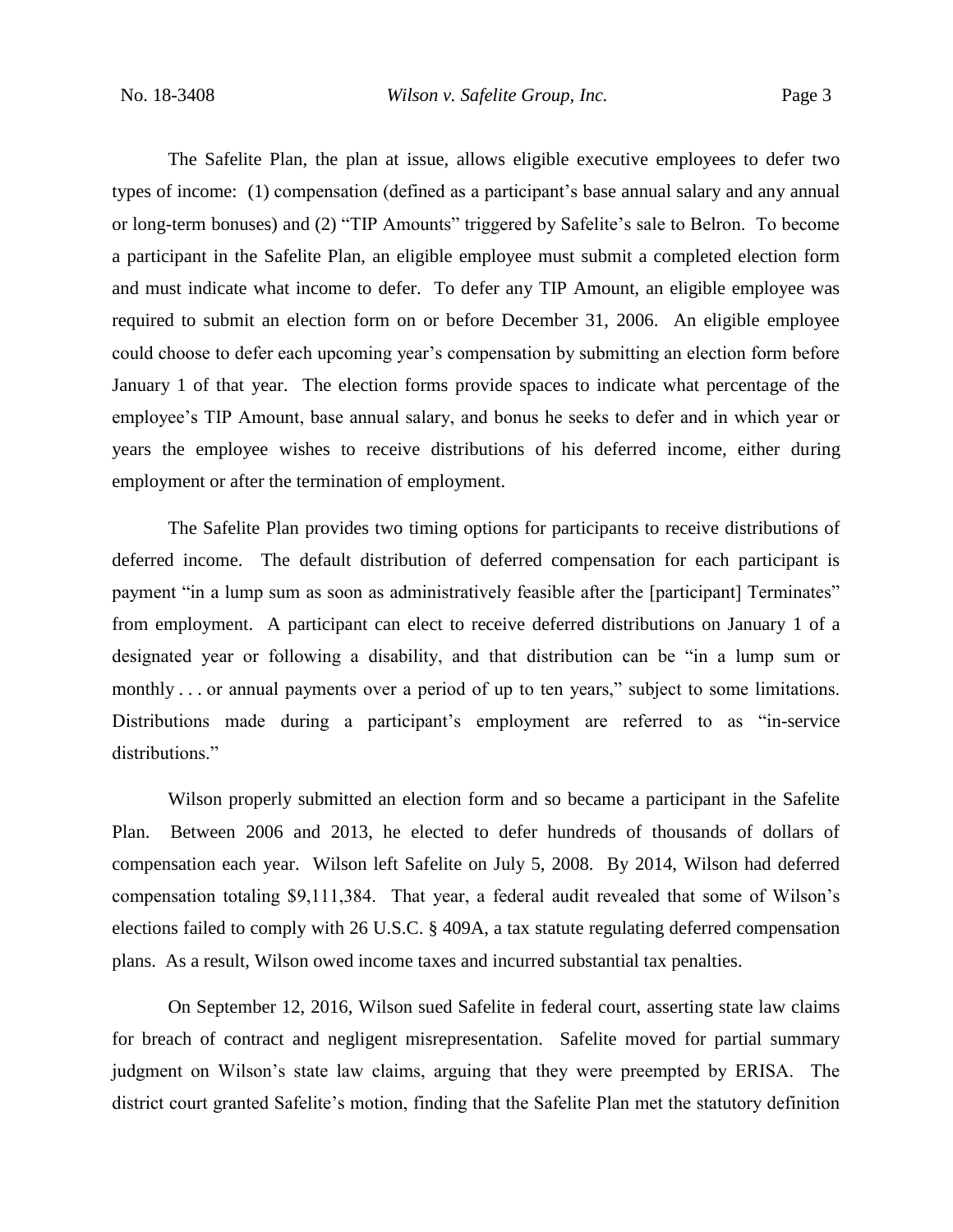$\overline{a}$ 

of "employee pension benefit plan" under ERISA Section 3(2)(A)(ii), 29 U.S.C. § 1002(2), and was not a bonus plan exempted from ERISA coverage under Department of Labor (DOL) regulation 29 C.F.R. § 2510.3-2(c).**<sup>1</sup>** The district court granted Wilson 28 days to file an amended complaint asserting claims under ERISA's civil enforcement provision. Wilson chose not to amend his complaint, and the district court entered final judgment on April 19, 2018. Wilson timely appealed.

## **II. ANALYSIS**

We review a grant of summary judgment de novo. *Kolkowski v. Goodrich Corp.*, 448 F.3d 843, 847 (6th Cir. 2006). Whether an ERISA plan exists is usually "a question of fact to be answered in light of all the surrounding circumstances and facts" and reviewed for clear error. *Id.* at 847–48. But "[w]here key facts are undisputed, the determination is better considered a mixed question of law and fact that we review de novo." *Wolf v. Causley Trucking, Inc.*, 719 F. App'x 466, 470 n.1 (6th Cir. 2017). The standard of review in a mixed question of law and fact generally depends on "whether answering it entails primarily legal or factual work." *U.S. Bank Nat. Ass'n v. Vill. at Lakeridge, LLC*, 138 S. Ct. 960, 967 (2018). We review a district court's statutory interpretation de novo. *Bartling v. Fruehauf Corp.*, 29 F.3d 1062, 1069 (6th Cir. 1994).

The parties here present two mixed questions of law and fact: (1) whether the Safelite Plan is an employee pension benefit plan covered by 29 U.S.C. § 1002(2)(A)(ii), and (2) whether the Safelite Plan is exempt from ERISA pursuant to DOL regulation 29 C.F.R. § 2510.3-2(c). The facts of the case are undisputed, and these mixed questions "entail[] primarily legal . . . work" in interpreting the language of the statute and the bonus plan regulation. *U.S. Bank*, 138 S. Ct. at 967. We therefore review de novo the district court's interpretation of ERISA and the bonus plan regulation.

**<sup>1</sup>**Safelite also argued that the Safelite Plan was a "top hat" plan. The district court declined to decide the top hat question, and it is not before us on appeal.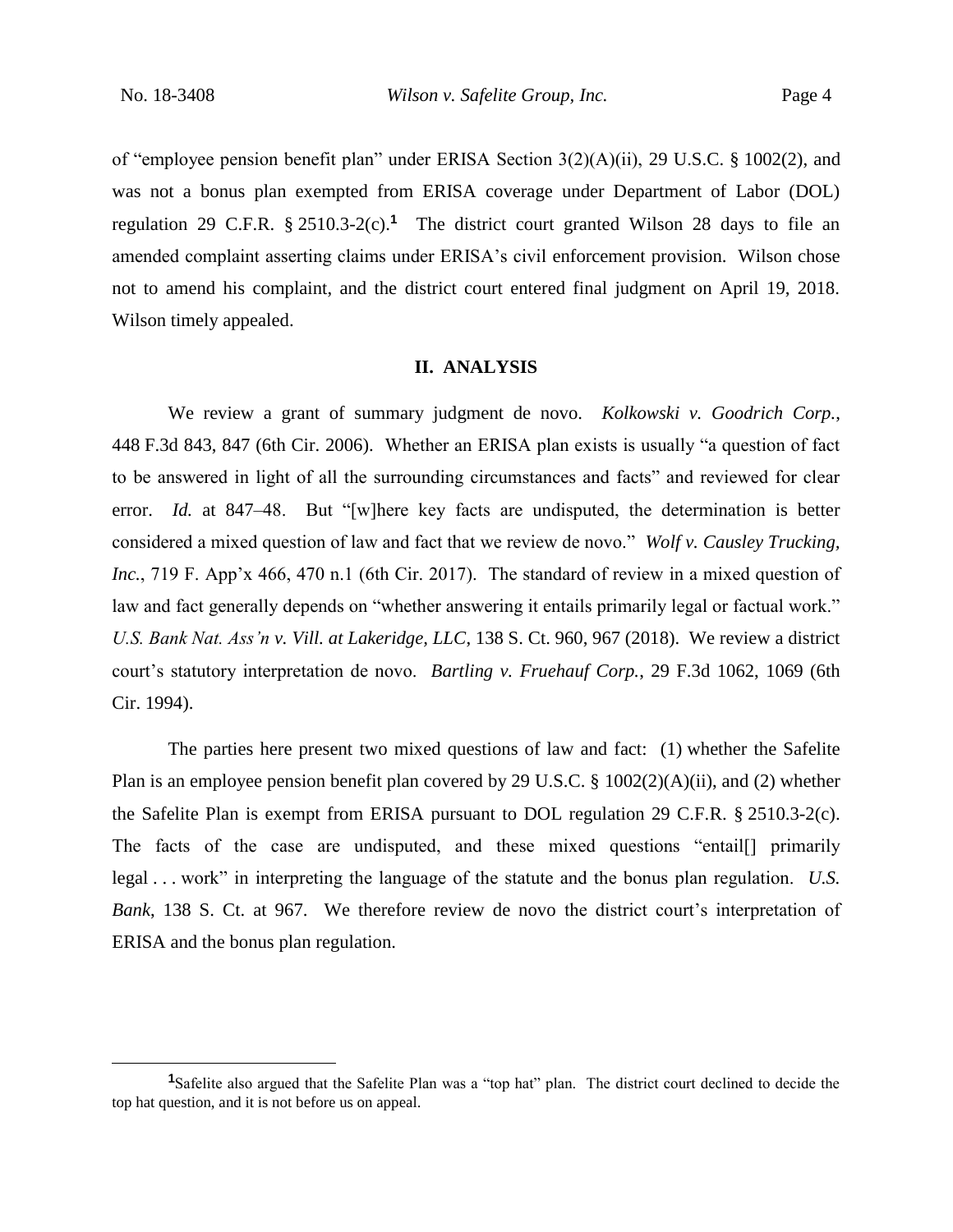## **A. ERISA Employee Benefit Plans**

The parties do not dispute that the Safelite Plan constitutes a "plan" for purposes of ERISA. *See Hughes v. Zurz*, 298 F. App'x 404, 412 (citing *Donovan v. Dillingham*, 688 F.2d 1367, 1372 (11th Cir. 1982)). The question then is whether the Safelite Plan is an ERISA employee pension benefit plan. *See Buchanan v. General Motors, LLC*, 597 F. App'x 305, 309 (6th Cir. 2015). Such a plan must satisfy the statutory requirements that "by its express terms or as a result of surrounding circumstances," the plan either:

(i) provides retirement income to employees, or

(ii) results in a deferral of income by employees for periods extending to the termination of covered employment or beyond . . . .

29 U.S.C. § 1002(2)(A). The parties agree that the Safelite Plan does not fall under subsection (i) but disagree about the application of subsection (ii). We turn now to  $\S 1002(2)(A)(ii)$ .

1. Statutory Language

The starting point is the language of the statute. *See Hale v. Johnson*, 845 F.3d 224, 227 (6th Cir. 2016). "Where the statute's language is clear and unambiguous and the statutory framework is coherent and consistent, 'the sole function of the courts is to enforce it according to its terms.'" *Id.* (quoting *United States v. Ron Pair Enters., Inc.*, 489 U.S. 235, 241 (1989)). But "we must take care not to interpret the language [of a statute] in a vacuum; instead, we must look to the 'structure, history, and purpose' of the statutory scheme." *Id.* (quoting *Abramski v. United States*, 573 U.S. 169, 179 (2014)).

ERISA is a complex statute, but its purpose is simple: to establish a "uniform regulatory regime" for plan administration that protects monies belonging to plan beneficiaries while such funds are held and managed by others. *Milby v. MCMC LLC*, 844 F.3d 605, 609 (6th Cir. 2016) (quoting *Aetna Health Inc. v. Davila*, 542 U.S. 200, 208 (2004)). In creating ERISA, Congress intended "to protect interstate commerce and the interests of participants in employee benefit plans and their beneficiaries" by (1) "requiring the disclosure and reporting to participants and beneficiaries"; (2) "establishing standards of conduct, responsibility, and obligation for fiduciaries of employee benefit plans"; and (3) "providing for appropriate remedies, sanctions,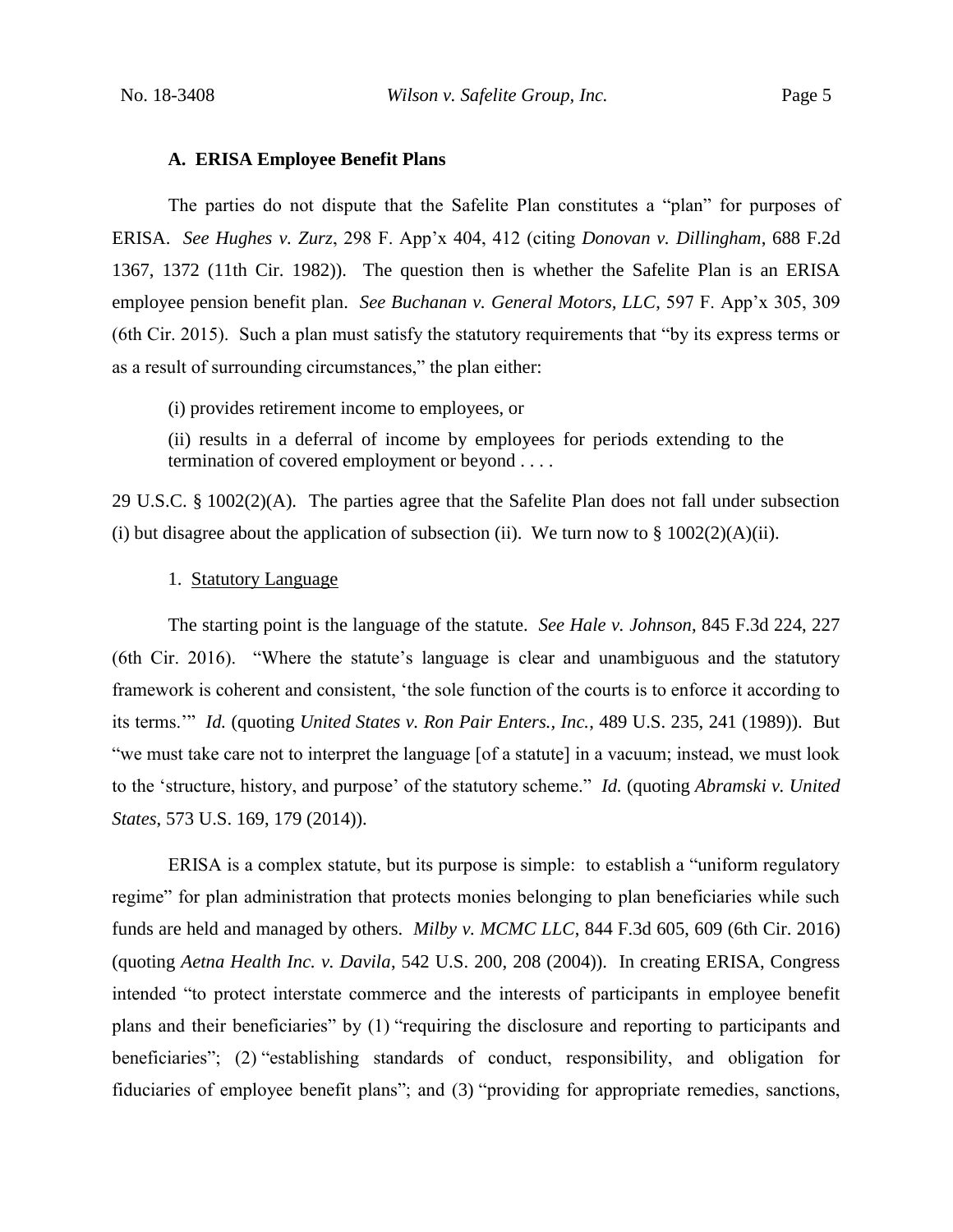and ready access to the Federal courts." 29 U.S.C. § 1001(b). As we have previously noted, "ERISA's purpose is among the broadest, if not the broadest, recognized by the Supreme Court," *Sherfel v. Newson*, 768 F.3d 561, 564 (6th Cir. 2014), and Congress purposefully designed the scheme so that "[e]mployers can establish ERISA plans rather easily," *Int'l Resources, Inc. v. New York Life Ins. Co.*, 950 F.2d 294, 297 (6th Cir. 1991) (citation and internal quotation marks omitted). This integrated system envisions that "any state-law cause of action that duplicates, supplements, or supplants the ERISA civil enforcement remedy conflicts with the clear congressional intent to make the ERISA remedy exclusive and is therefore pre-empted." *Hogan v. Jacobson*, 823 F.3d 872, 879 (6th Cir. 2016) (quoting *Davila*, 542 U.S. at 209). At issue here is whether Wilson's state law claims are preempted because the Safelite Plan is an employee pension benefit plan covered by ERISA and not exempted as a bonus plan.

Keeping this statutory framework and purpose in mind, we examine the statutory definition. An "employee pension benefit plan" is established where a "plan, fund, or program . . . by its express terms or as a result of surrounding circumstances . . . results in a deferral of income by employees for periods extending to the termination of covered employment or beyond." 29 U.S.C.  $\S$  1002(2)(A)(ii).

We begin with the meaning of "results," a key word in subsection (ii). The ordinary meaning of the word "results," as specified by the Supreme Court, is that "[a] thing 'results' when it '[a]rise[s] as an effect, issue, or outcome *from* some action, process or design.'" *Burrage v. United States*, 571 U.S. 204, 210–11 (2014) (quoting 2 The New Shorter Oxford English Dictionary 2570 (1993)). According to that ordinary meaning, a plan is an employee pension benefit plan when a "deferral of income by employees," 29 U.S.C. § 1002(2)(A)(ii), arises as an "effect, issue, or outcome from" the provisions of that plan. *Burrage*, 571 U.S. at 210. Wilson posits that to fit within the initial phrase of subsection (ii), "results in a deferral of income," a plan "must require" deferrals to the termination of covered employment or beyond. But "results in" and "requires" are not synonymous. Moreover, Congress specifically used the words "require" or "requirement" in numerous other sections of Title I of ERISA but instead chose "results" here. *See, e.g.*, 29 U.S.C. § 1107(b)(2)(B)(i) ("This paragraph shall apply to any eligible individual account plan if any portion of the plan's applicable elective deferrals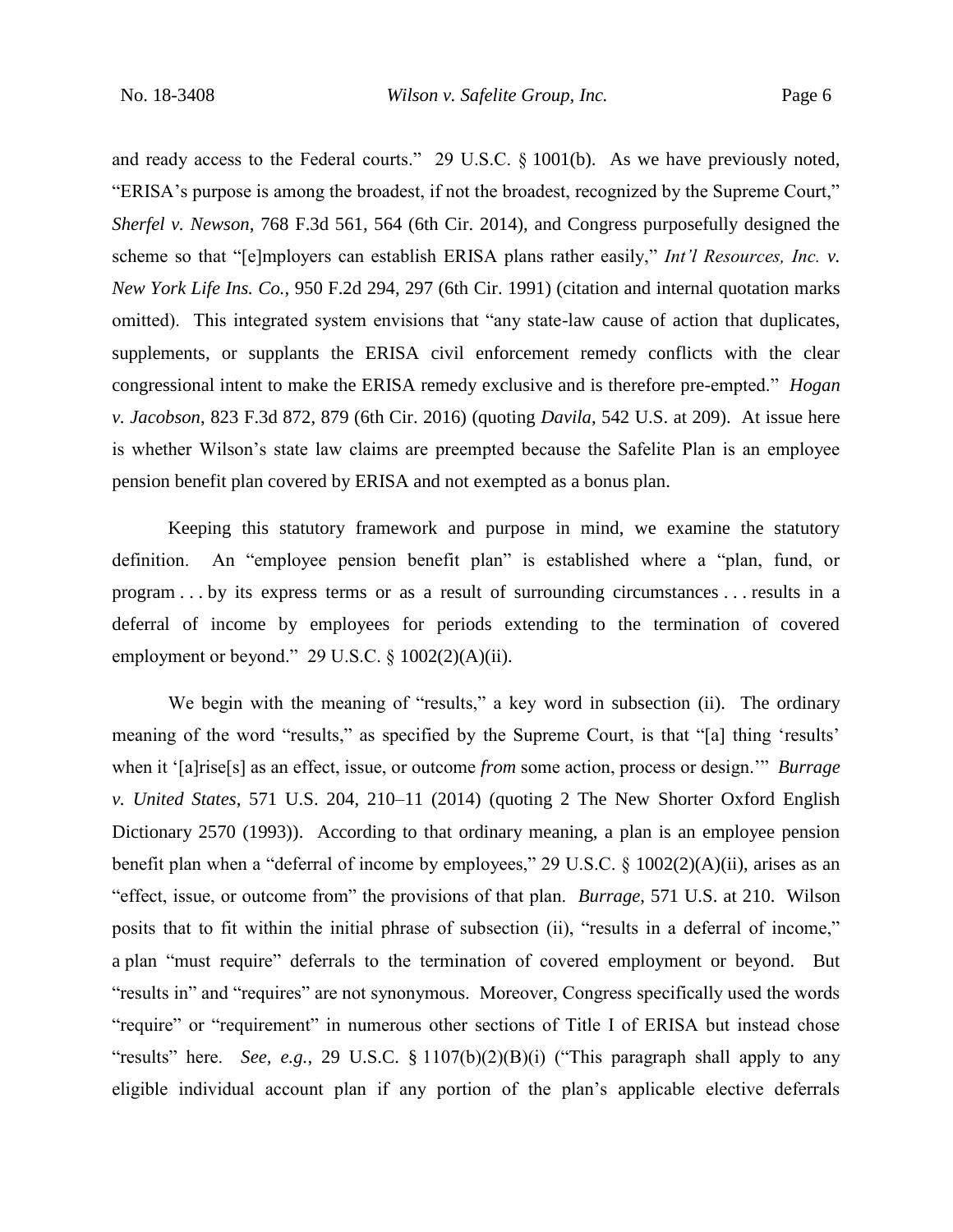(or earnings allocable thereto) are *required* to be invested in qualifying employer securities or qualifying employer real property or both. . . .") (emphasis added). "[W]here Congress includes particular language in one section of a statute but omits it in another section of the same Act, it is generally presumed that Congress acts intentionally and purposely in the disparate inclusion or exclusion." *N. Fork Coal Corp. v. Fed. Mine Safety & Health Review Comm'n*, 691 F.3d 735, 741 (6th Cir. 2012) (quoting *Russello v. United States*, 464 U.S. 16, 23 (1983)). In light of the ordinary meaning of the word "results" and Congress's exclusion of the word "requires," § 1002(2)(A)(ii) covers plans containing terms that have as an effect, issue, or outcome—even if not as a requirement—deferral of income by employees to periods extending to the termination of covered employment or beyond.

We turn next to the remainder of the statutory language: "a deferral of income by employees for periods extending to the termination of covered employment or beyond." 29 U.S.C. § 1002(2)(A)(ii). Wilson reads the phrase to mean that employees must defer income "to the period that begins as one's employment ends," or "until termination," and argues that subsection (ii) does not cover plans that permit employees to withdraw deferred income before their termination from employment. Safelite argues that ERISA covers a plan that results in deferrals of income "for periods extending to the termination of covered employment or beyond" and also permits participants to receive in-service distributions of deferred income. *Id*. In essence, the question is whether a plan that allows for distributions both before and after termination can be an ERISA employee pension benefit plan.

Once again, we examine the statutory language, recalling "the cardinal principle of statutory construction that it is [the Court's] duty to give effect, if possible, to every clause and word of a statute rather than to emasculate an entire section." *Bennett v. Spear*, 520 U.S. 154, 173 (1997) (quotation marks and alterations omitted). Subsection (ii) does not specify deferral of income "until termination" or "to termination"; rather, it says "for periods extending to the termination." Thus, deferrals may occur for various "periods," and those periods may last up to and/or beyond termination. Subsection (ii) covers a wide array of plans and does not exclude plans that give participants the option to receive in-service distributions. *See Modzelewski v. Resolution Tr. Corp.*, 14 F.3d 1374, 1377 (9th Cir. 1994) ("Because ERISA's definition of a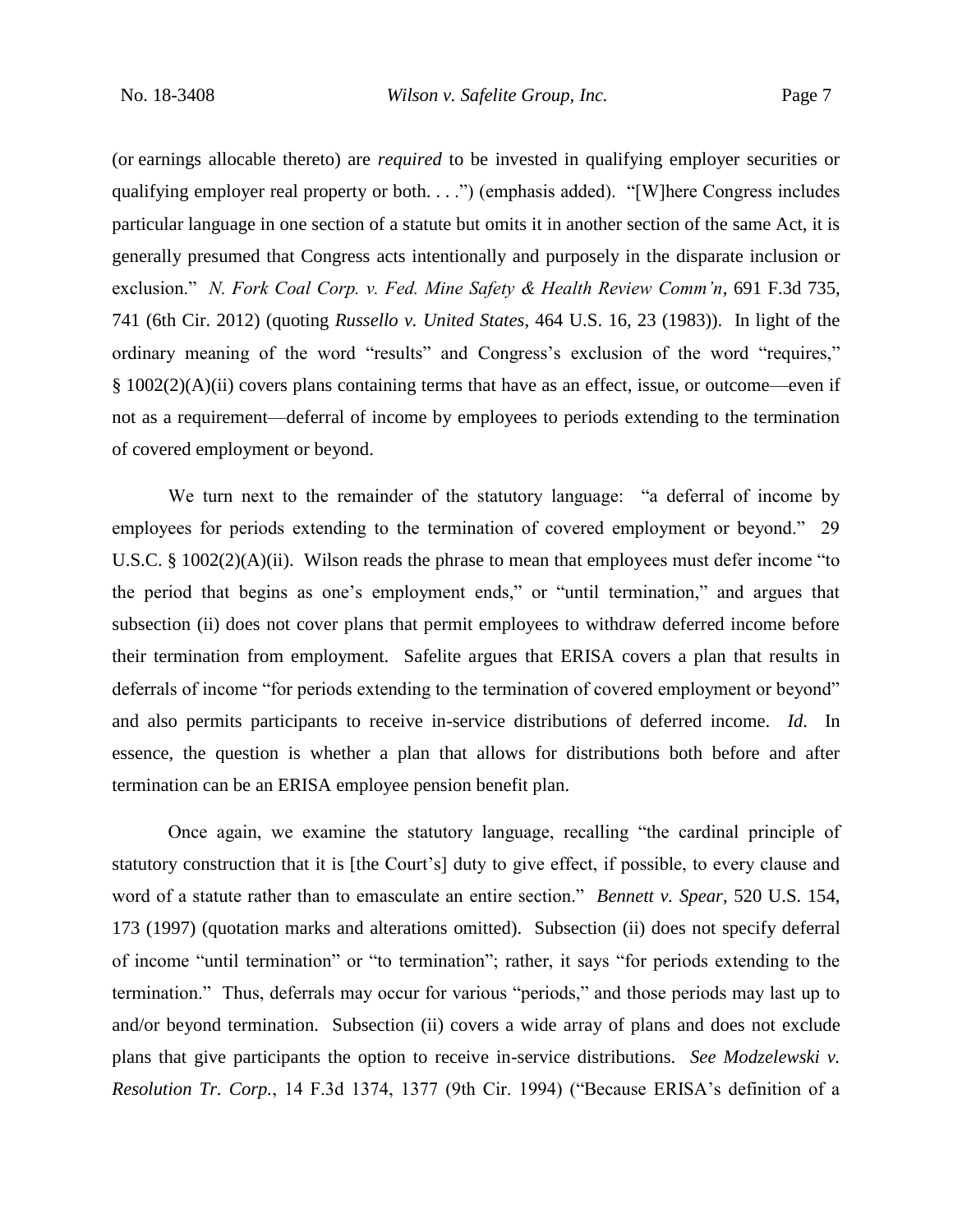pension plan is so broad, virtually any contract that provides for some type of deferred compensation will also establish a de facto pension plan. . . .").

## 2. DOL Exemption for Bonus Plans

The DOL promulgated regulations that "clarif[y] the limits" of the term "employee pension benefit plan" for purposes of Title I of ERISA. 29 C.F.R. § 2510.3-2(a). By regulation, employee pension benefit plans do not include "payments made by an employer to some or all of its employees as bonuses for work performed, unless such payments are systematically deferred to the termination of covered employment or beyond, or so as to provide retirement income to employees." 29 C.F.R. § 2510.3-2(c).

This regulation envisions bonuses, not pay for regular compensation, such as annual salaries. A "classic 'bonus' situation" involves "reward (higher cash value) for superior performance (higher corporate earnings)." *Emmenegger v. Bull Moose Tube Co.*, 197 F.3d 929, 933 (8th Cir. 1999). Generally, a bonus plan's terms state that the plan's express purpose is to pay a financial "bonus" or "additional incentive" to employees to encourage performance or retention. *See, e.g.*, *id.*; *Oatway v. Am. Int'l Grp., Inc.*, 325 F.3d 184, 189 (3d Cir. 2003); *Hagel v. United Land Co.*, 759 F. Supp. 1199, 1200 (E.D. Va. 1991).

A bonus plan may defer payment of bonuses and remain exempt, "unless such payments are *systematically* deferred to the termination of covered employment or beyond, or so as to provide retirement income to employees." 29 C.F.R. § 2510.3-2(c) (emphasis added). Posttermination payments of bonuses may result "incidental[ly]," though not systematically, and the plan would still be exempted from ERISA coverage. *Oatway*, 325 F.3d at 189 (finding no systematic deferral where the plan granted employees stock options that could be exercised on a yearly basis and would expire if not exercised in ten years); *see also Murphy v. Inexco Oil Co.*, 611 F.2d 570, 575 (5th Cir. 1980) (finding no systematic deferral where the plan rewarded employees with royalty interests in a business prospect and paid the royalties annually). A bonus plan may also provide for certain in-service distributions according to a fixed vesting schedule where a deferral of bonus payments to termination "would only occur by happenstance."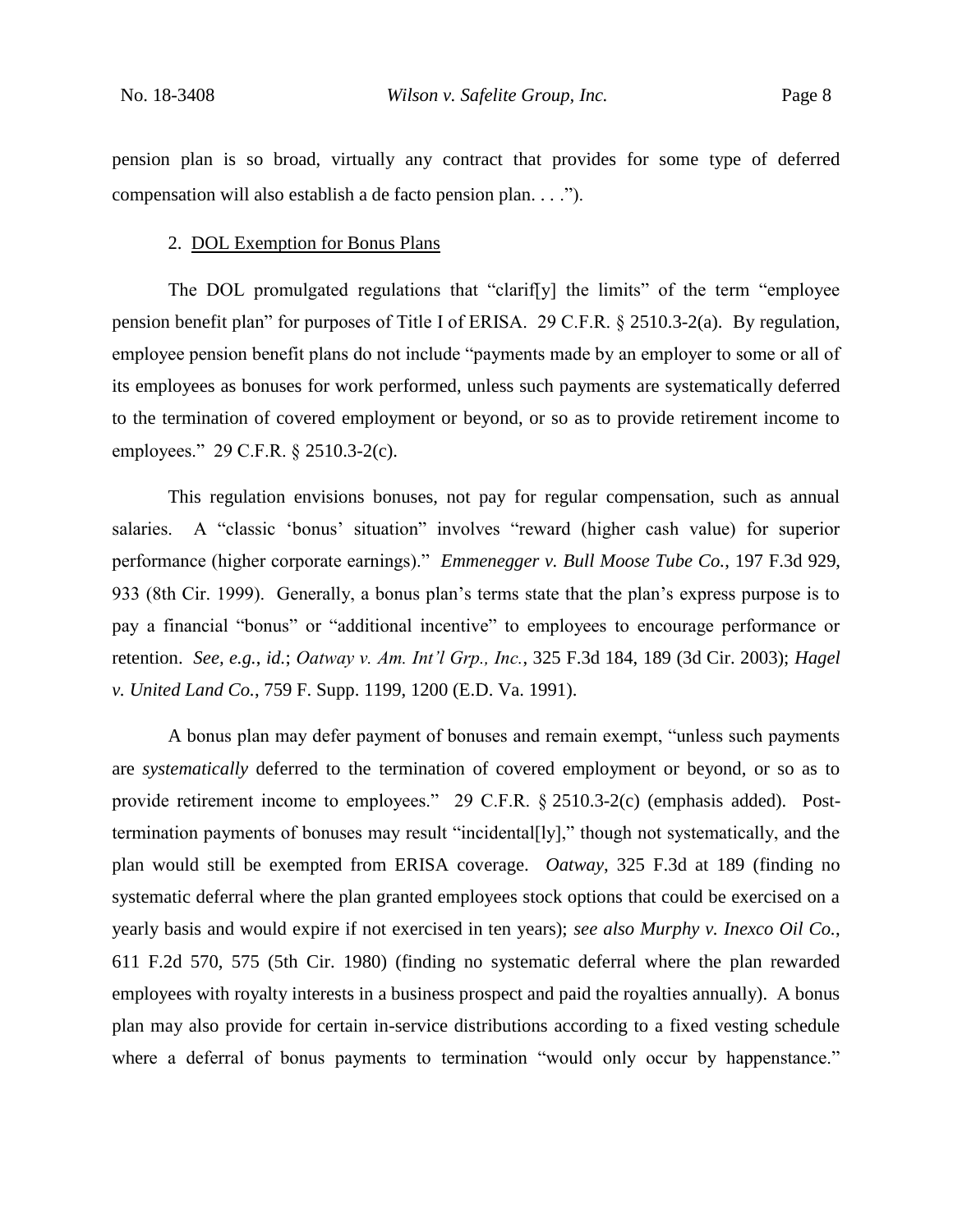*Emmenegger*, 197 F.3d at 931–34; *see also McKinsey v. Sentry Ins.*, 986 F.2d 401, 406 (10th Cir. 1993); *Killian v. McCulloch*, 850 F. Supp. 1239, 1244 (E.D. Pa. 1994).

#### 3. ERISA Coverage

In summary, ERISA  $\S$  1002(2)(A)(ii) covers any plan that, "by its express terms or as a result of surrounding circumstances," results in a deferral of income by participants for periods extending to the end of the participant's employment or beyond. The statutory language does not categorically exclude all plans that contain options to receive in-service distributions or to make other deferral elections. 29 U.S.C. § 1002(2)(A)(ii). Regulations exclude from the definition of employee pension benefit plans a bonus plan providing for in-service distributions that are not systematically deferred to termination or for retirement income purposes. 29 C.F.R. § 2510.3- 2(c). We now apply this statutory and regulatory framework to the Safelite Plan.

## **B. The Safelite Plan**

We begin by examining the Plan's express terms, looking first to the statement of purpose specified in the plan document. The first section of the Safelite Plan, titled "Purpose," states that "[t]he Company adopts this Plan . . . to provide certain benefits to Eligible Employees" as a "program of deferred compensation within the meaning of Title I of ERISA." The express terms of the Safelite Plan indicate that the Plan means to provide the benefit of deferred compensation and intends to be covered by ERISA. *See Rich v. Shrader*, 823 F.3d 1205, 1210 (9th Cir. 2016) (holding that "whether the primary purpose of the plan is to provide deferred compensation or other retirement benefits" is a "paramount consideration" in determining whether a plan falls under  $\S$  1002(2)(A)(i) or (ii)).

Wilson does not dispute that the Safelite Plan is expressly established to be a deferred compensation plan. Wilson disputes whether the Plan "results in a deferral of income by employees for periods extending to the termination of covered employment or beyond." 29 U.S.C. § 1002(2)(A)(ii). The Safelite Plan contains a default distribution provision specifying that deferred income will be distributed after a participant's termination from employment. Relevant sections state: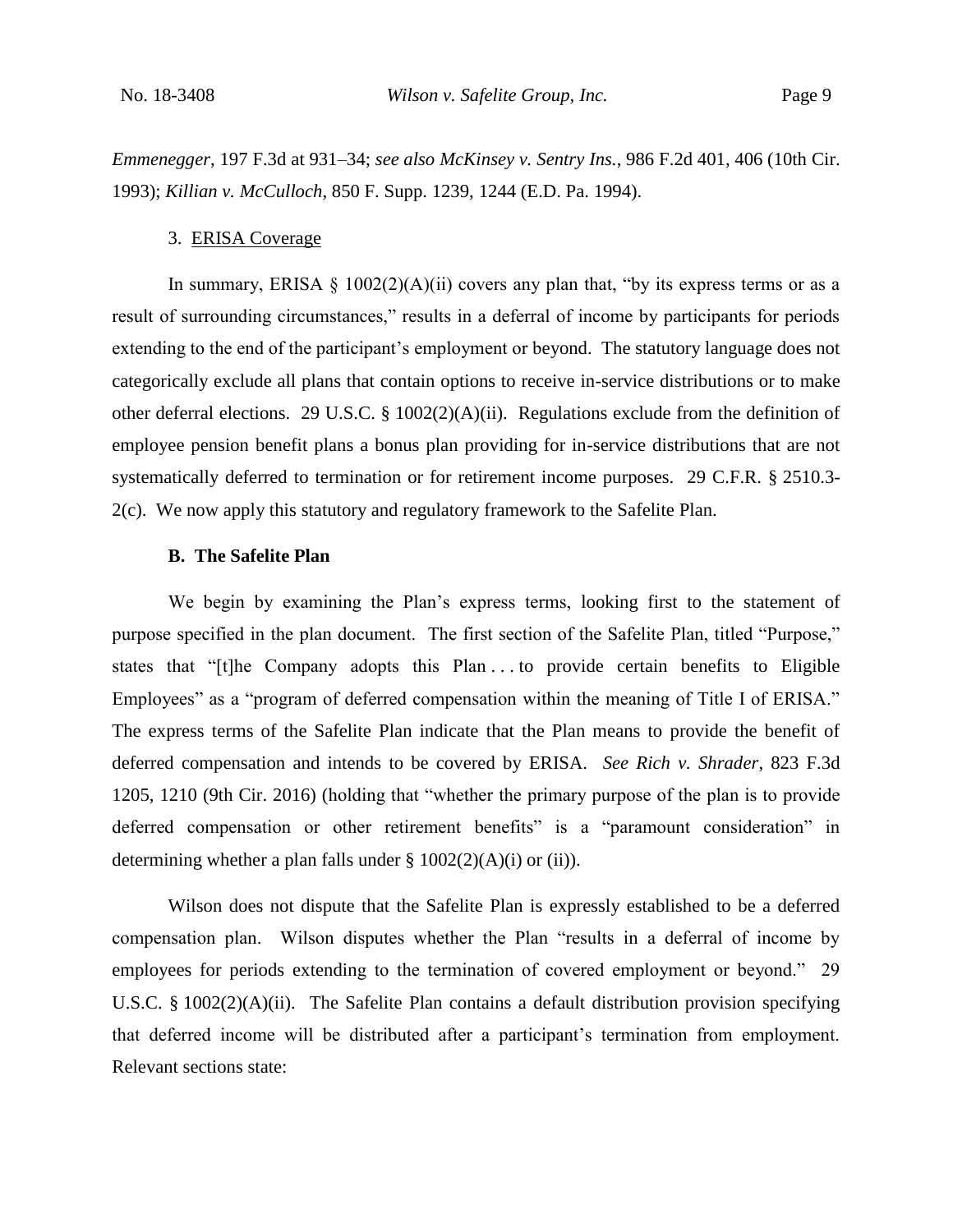(a) **Default Distribution.** With respect to each Sub-Account of a Member, unless a different election is made under Section 5.01(b), such Sub-Account will be paid in a lump sum as soon as administratively feasible after the Member Terminates, but in no case later than 60 days after the date the Member Terminates.

(b) **Distribution Election**. Notwithstanding the foregoing, with respect to each Sub-Account of a Member:

(i) The Member may elect to receive (or begin to receive) a distribution of the Sub-Account as soon as administratively feasible, but no later than 30 days, following (A) January 1 of the calendar year designated by the Member on a properly submitted Election Form or (B) his or her Disability; and

(ii) The Member may elect to receive the distribution described in Section 5.01(b)(i) in a lump sum payment or monthly (for distributions other than with respect to Disability) or annual payments over a period of up to ten years as designated by the Member on a properly submitted Election Form . . . .

In order to participate in the Plan, each eligible individual was required to submit an election form specifying the dollar amount to be deferred not only from his TIP Amount, but also from his yearly compensation and from his bonuses. The election form provided spaces for a participant to indicate if he wanted the deferred income distributed in a lump sum, in monthly payments, or in yearly payments. If those spaces were not filled, the default distribution was in "a lump sum as soon as administratively feasible after the Member Terminates."

The Fifth Circuit has addressed an income deferral plan similar to Safelite's. *See Tolbert v. RBC Capital Mkts. Corp.*, 758 F.3d 619, 625–26 (5th Cir. 2014). In *Tolbert*, plan participants could defer compensation to be earned in the upcoming year and elect to have their accounts distributed either before or after termination of employment. *Id.* at 622–23. The default distribution date was the vesting date, and vesting occurred automatically upon separation from employment. *Id.* at 622. The Fifth Circuit held that because "[t]he 'express terms' of the [plan] also contemplate employees deferring income 'to the termination of covered employment or beyond[,]' . . . . the [plan] fits comfortably within the meaning of subsection (ii)." *Id.* at 626.

As in *Tolbert*, at issue here is whether the Safelite Plan falls within the deferral of income provision of  $\S 1002(2)(A)(ii)$ , not the retirement income provision of subsection (i). The Safelite Plan expressly provides for employees to defer income from several sources to the future and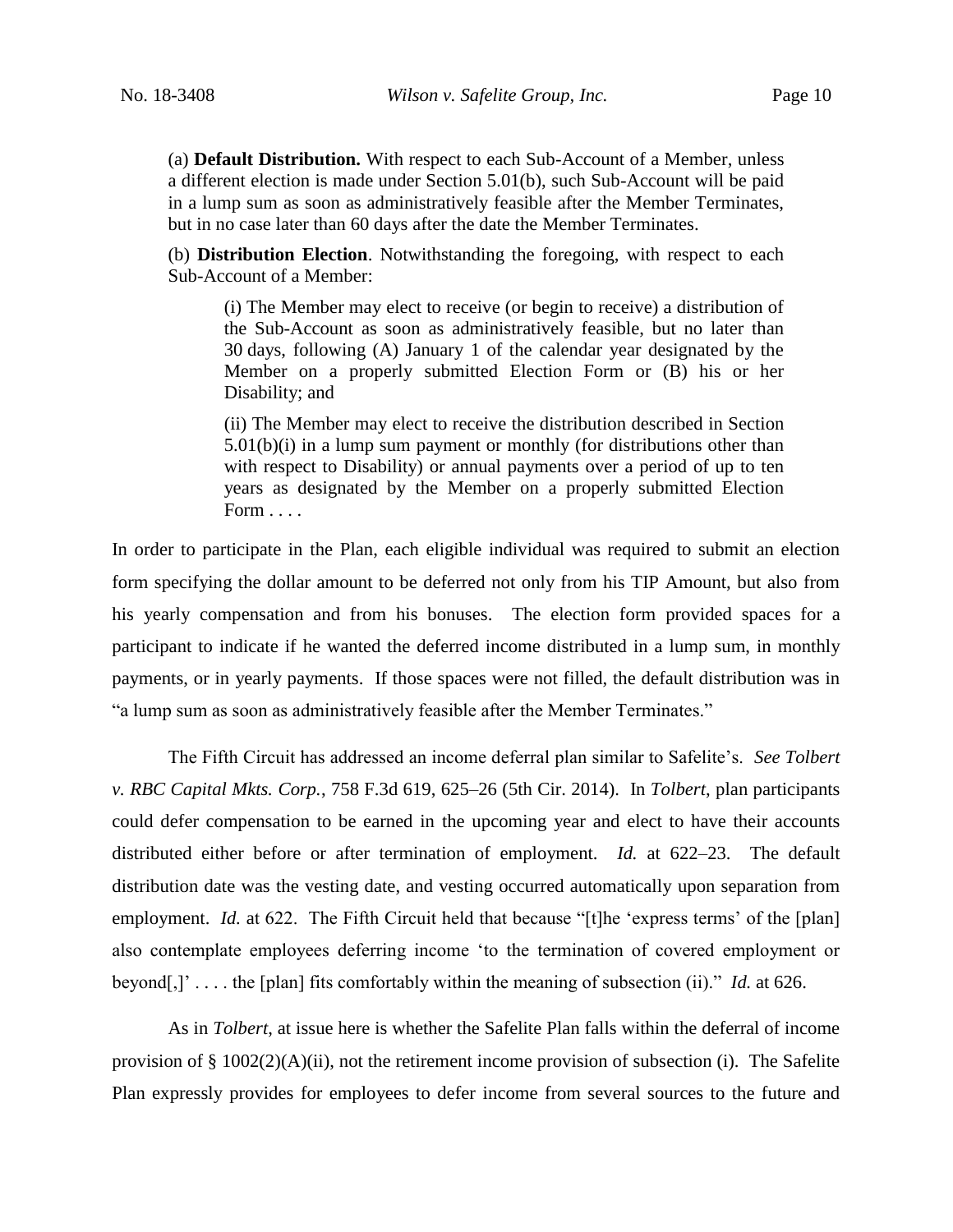authorizes options for payment of deferred income both before and after termination. Also comparable to *Tolbert*, the Plan's default provision provides for distributions to occur after termination of employment. As the district court correctly noted, "[t]he statute does not mandate that 'all deferrals extend to the termination of employment' or that payments be 'systematically deferred' until termination."Thus, the Safelite Plan contemplates that deferral occurs "for periods extending to the termination of covered employment or beyond" and fits within the meaning of subsection (ii).

The "surrounding circumstances," *see* 29. U.S.C. § 1002(2)(A), moreover, also point to a finding that the Safelite Plan falls within subsection (ii). In his complaint, Wilson alleges both that "[t]he Safelite Plan was designed to allow [him] to defer a significant portion of his income to later years for better tax treatment," and that he did defer income for years after he ceased to work for Safelite in 2008. Another Safelite executive declared that in December 2006, Wilson had urged the Board to adopt a deferred compensation plan to permit the eligible executives "to defer all or substantially all of their bonus, performance, and TIP payments until after they had left Safelite's employ."The record demonstrates that this is how the Plan was designed to work and was consistently administered—participants deferred income for various "periods," including periods extending up to and/or beyond termination.

To protect the interests of the participants and beneficiaries, Congress chose to subject certain plans that govern deferred income of employees to a uniform regulatory system and comprehensive civil enforcement scheme. To determine if the Safelite Plan is covered, we look to its design and administration, applying the language of the statute to the Plan's express terms and/or its surrounding circumstances. That decision is not dependent on the behavior of individual plan participants. As shown by the provisions of its plan documents and evidence in the record, the Safelite Plan provided for deferral of income within the statutory specifications of ERISA. The Plan "results in a deferral of income by employees for periods extending to the termination of covered employment or beyond." It is an ERISA employee pension benefit plan pursuant to  $\S$  1002(2)(A)(ii).

Wilson also argues that the Safelite Plan falls under the bonus plan exemption from ERISA coverage, 29 C.F.R. § 2510.3-2(c). But unlike other plans found to be bonus plans, the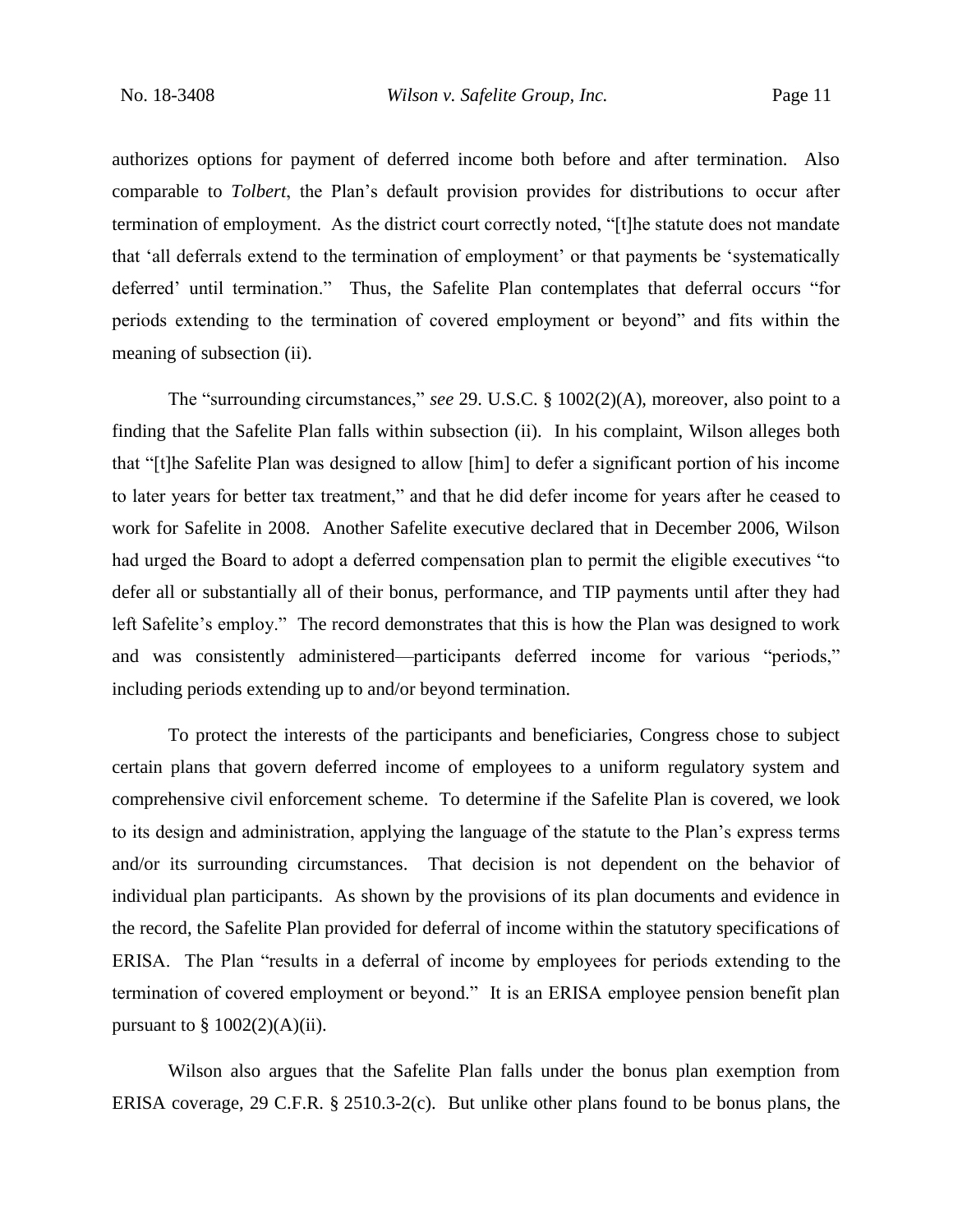Safelite Plan does not state an intention to provide financial incentives for employee performance or retention and does not explicitly operate as a bonus plan. The Plan also permits deferral of several types of employee income: participants' base salaries, annual bonuses, and the TIP Amount. Because the Safelite Plan is not designed as a bonus plan and instead distributes deferred amounts of non-bonus income, it is not a plan providing for payments made "as bonuses for work performed." 29 C.F.R. § 2510.3-2(c).

Wilson asserts that because the Safelite Plan defers and ultimately distributes some incentive payments triggered under the terms of the TIP, the Plan's distributions are themselves made "as bonuses." But the cases on which he relies involved single plans which, by each plan's express terms, paid employees bonuses or provided stock options according to a specific vesting schedule. *See McKinsey*, 986 F.3d at 406; *Lafian v. Elec. Data Sys. Corp.*, 856 F. Supp. 339, 345 (E.D. Mich. 1994); *Copley v. Medpace, Inc.*, 1:12-CV-426, 2013 WL 589158, at \*6 (S.D. Ohio Feb. 14, 2013), *report and recommendation adopted*, 12CV426, 2013 WL 1196609 (S.D. Ohio Mar. 25, 2013). As noted by the district court, Wilson's argument conflates the Safelite Plan, upon which the complaint rests, with the TIP, which is not challenged in this case.

We therefore agree with the district court that 29 C.F.R. § 2510.3-2(c) does not support finding that "deferring bonuses provided for under a separate agreement transforms a deferred compensation plan into a bonus plan." The Safelite Plan is not a bonus plan and is not exempted from ERISA coverage.

## **III. CONCLUSION**

Because the Safelite Plan qualifies as an employee pension benefit plan under 29 U.S.C. § 1002(2)(A)(ii) and is not a bonus plan as defined in 29 C.F.R. § 2510.3-2(c), we **AFFIRM** the district court's dismissal of the complaint.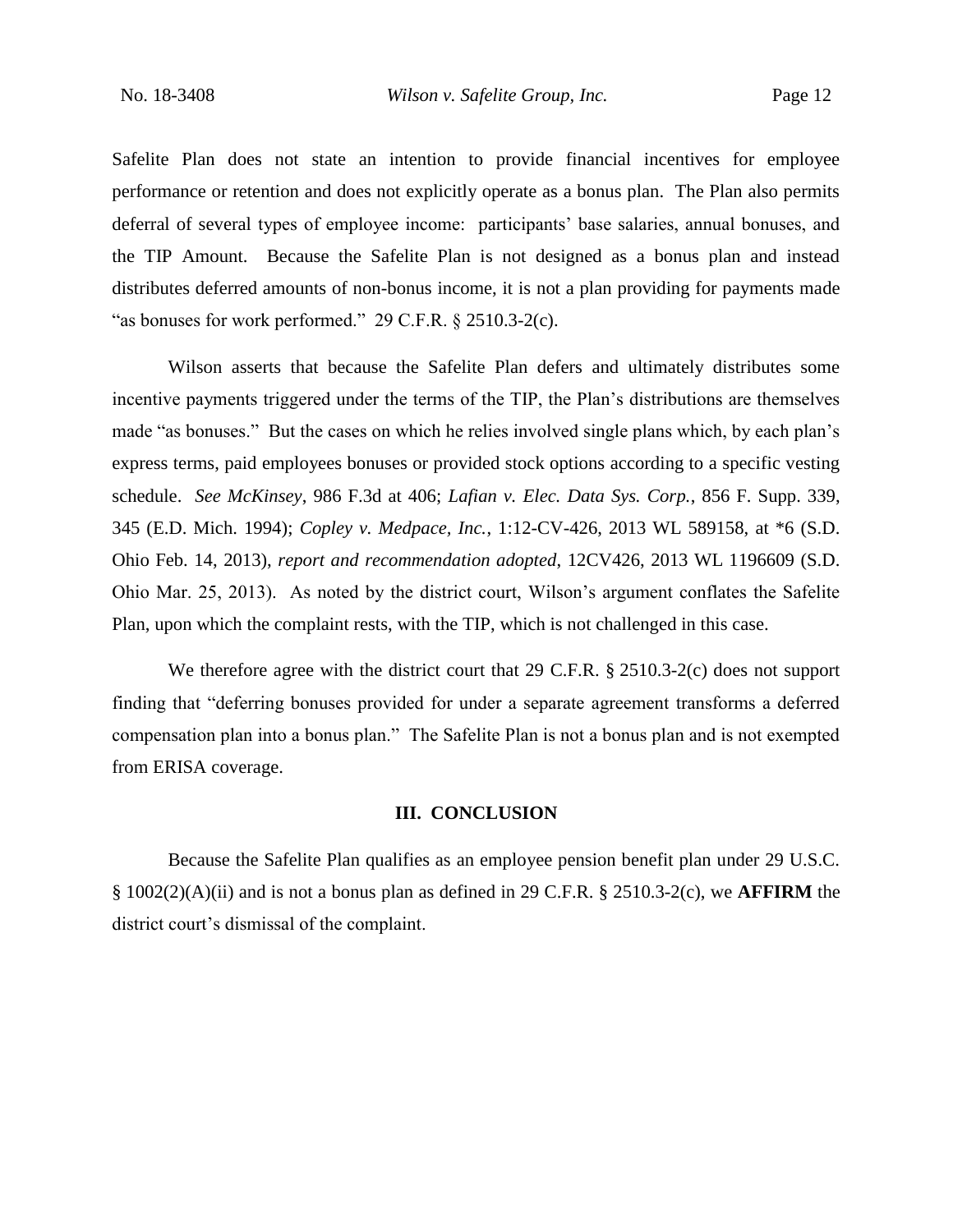# **CONCURRING IN PART AND IN THE JUDGMENT** \_\_\_\_\_\_\_\_\_\_\_\_\_\_\_\_\_\_\_\_\_\_\_\_\_\_\_\_\_\_\_\_\_\_\_\_\_\_\_\_\_\_\_\_\_\_\_\_\_\_\_\_\_

\_\_\_\_\_\_\_\_\_\_\_\_\_\_\_\_\_\_\_\_\_\_\_\_\_\_\_\_\_\_\_\_\_\_\_\_\_\_\_\_\_\_\_\_\_\_\_\_\_\_\_\_\_

THAPAR, Circuit Judge, concurring in part and concurring in the judgment. I agree with the majority's textual analysis and concur to the extent the majority rests on that analysis. Because the text of 29 U.S.C. § 1002(2)(A)(ii) is clear, we should go no further. And the text *is*  clear, as many tried-and-true tools of interpretation confirm. But so does one more: corpus linguistics. Courts should consider adding this tool to their belts.

I.

This case, like many others, asks us to interpret the text of a statute. Faced with the parties' conflicting understandings, we must figure out the most reasonable interpretation. When doing so, our job is not to replace the text that Congress enacted or explore the alleged purposes behind that statute. *See Henry Schein, Inc. v. Archer & White Sales, Inc.*, 139 S. Ct. 524, 530 (2019) ("Congress designed the Act in a specific way, and it is not our proper role to redesign the statute."). In fact, the subjective intent of the elected officials who enacted the statute is irrelevant. Our elected officials have many different reasons why they pass a certain statute or incorporate a specific provision. And we simply cannot know which of those varied reasons should control.

Instead, we operate under the fundamental principle that our elected officials write laws that all of us can understand by simply reading them. *United States v. Davis*, 2019 WL 2570623, at \*1 (2019) ("In our constitutional order, a vague law is no law at all."). This principle is baked into our constitutional design. For one, it gives meaning to having a republic. As James Madison argued, it makes little sense to elect people to govern if those people pass laws that are "so incoherent that they cannot be understood." *See* The Federalist No. 62, at 421 (James Madison) (J. Cooke ed., 1961). Such laws would "leave people no sure way to know what consequences will attach to their conduct," *Davis*, 2019 WL 2570623, at \*1, and would thus favor the "moneyed few over the industrious and uniformed mass of the people." The Federalist No. 62, *supra*, at 421.For another, the separation-of-powers principle that preserves our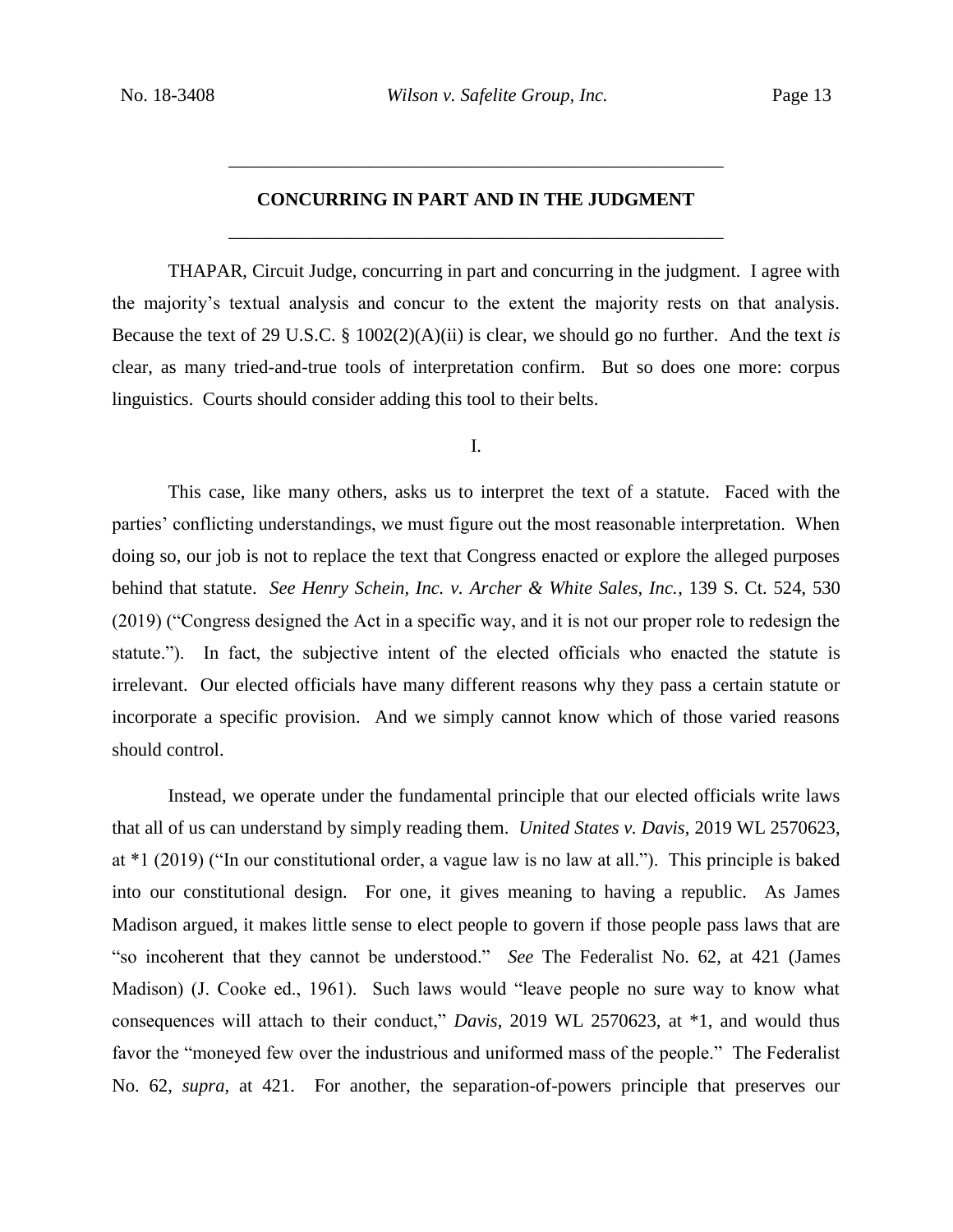republic dictates that elected officials write the laws—not judges. *Davis*, 2019 WL 2570623, at \*1 ("Only the people's elected representatives in Congress have the power to write new federal . . . laws."). If judges can simply rewrite statutes, "we would risk amending legislation outside the 'single, finely wrought and exhaustively considered, procedure' the Constitution commands." *New Prime Inc. v. Oliveira*, 139 S. Ct. 532, 539 (2019) (quoting *INS v. Chadha*, 462 U.S. 919, 951 (1983)). Thus, to fulfill these principles, we interpret laws with their "ordinary meaning at the time Congress enacted the statute." *Id.* (internal alterations, quotation marks, and citation omitted). Or, to put it another way, we look at how an ordinary person would normally understand the words that Congress used given the circumstances in which Congress used them. Only then can we give "ordinary people fair warning about what the law demands of them." *Davis*, 2019 WL 2570623, at \*1.

But words often have multiple permissible meanings. And parties will dispute which of a word's *permissible* meanings does, in fact, prove to be its *ordinary* one, given the statutory context. *See* Thomas R. Lee & Stephen C. Mouritsen, *Judging Ordinary Meaning*, 127 Yale L.J. 788, 800, 802 (2018) (describing how words have possible, common, most frequent, exclusive, and prototypical meanings).

To assist in this sometimes-difficult task, judges and lawyers can utilize a variety of tools. Brett M. Kavanaugh, *Fixing Statutory Interpretation*, 129 Harv. L. Rev. 2118, 2145 (2016) (book review); *see generally* Antonin Scalia & Bryan A. Garner, *Reading Law: The Interpretation of Legal Texts* (2012). For example, judges routinely consult the canons of interpretation, especially those which help us "understand the English language." Kavanaugh, *supra*, at 2145. We also look to other statutes or the pre-existing common law for context or to better understand a term's meaning. *See Hall v. Hall*, 138 S. Ct. 1118, 1128 (2018) ("[I]f a word is obviously transplanted from another legal source, whether the common law or other legislation, it brings the old soil with it." (quoting Felix Frankfurter, *Some Reflections on the Reading of Statutes*, 47 Colum. L. Rev. 527, 537 (1947))); *see also* Scalia & Garner, *supra*, §§ 25, 53–54. And we need look no further than the majority opinion to see the value that dictionaries bring to our interpretive endeavor.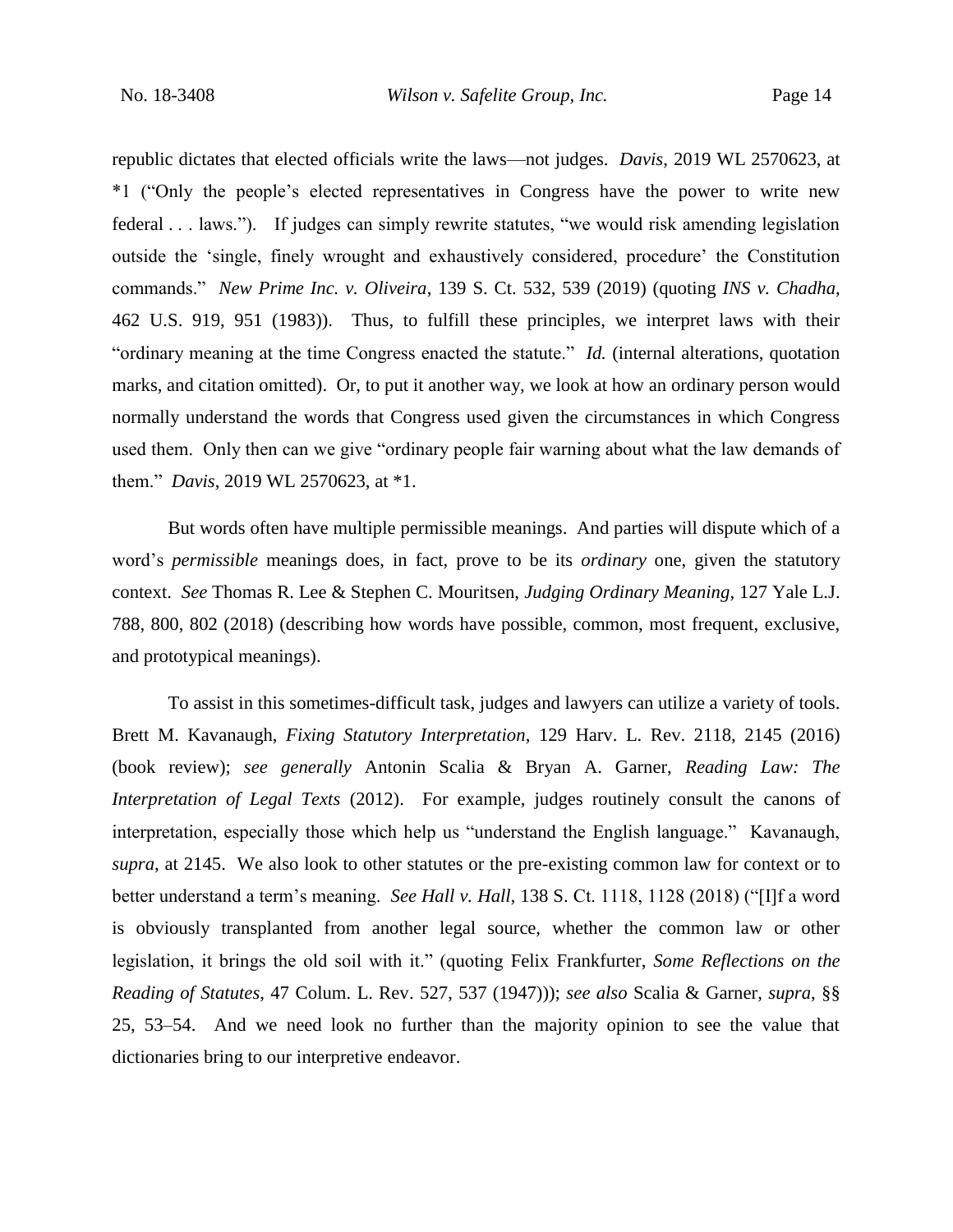We ought to embrace another tool to ascertain the ordinary meaning of the words in a statute. This tool—corpus linguistics—draws on the common knowledge of the lay person by showing us the ordinary uses of words in our common language. How does it work? Corpus linguistics allows lawyers to use a searchable database to find specific examples of how a word was used at any given time. *State v. Rasabout*, 356 P.3d 1258, 1275–76, 1289 (Utah 2015) (Lee, A.C.J., concurring in part and concurring in the judgment). These databases, available mostly online, contain millions of examples of everyday word usage (taken from spoken words, works of fiction, magazines, newspapers, and academic works). *See, e.g.*, *Corpus of Contemporary American English*, BYU, https://corpus.byu.edu/coca/help/texts.asp (listing types of sources); *Corpus of Historical American English*, BYU, http://www.english-corpora.org/coha/. Lawyers can search these databases for the ordinary meaning of statutory language like "results in." The corresponding search results will yield a broader and more empirically-based understanding of the ordinary meaning of a word or phrase by giving us different situations in which the word or phrase was used across a wide variety of common usages. *See* Lee & Mouritsen, *supra*, at 831 ("Linguistic corpora can perform a variety of tasks that cannot be performed by human linguistic intuition alone."). In short, corpus linguistics is a powerful tool for discerning how the public would have understood a statute's text at the time it was enacted.

Of course, corpus linguistics is one tool—new to lawyers and continuing to develop—but not the whole toolbox. Its foremost value may come in those difficult cases where statutes split and dictionaries diverge. In those cases, corpus linguistics can serve as a cross-check on established methods of interpretation (and vice versa). *See* Lawrence B. Solum, *Triangulating Public Meaning: Corpus Linguistics, Immersion, and the Constitutional Record*, 2017 BYU L. Rev. 1621, 1669–70 (2017) ("[C]orpus linguistics allows for rigorous intersubjective validation of individual subjective judgments about word meaning."); *see also* Clark D. Cunningham et al., *Plain Meaning and Hard Cases*, 103 Yale L.J. 1561, 1566 (1994) (book review) (arguing that empirical methods may assist judges in hard cases of ordinary meaning). This cross-check can provide both judges and parties with greater certainty about the meaning of words in a statute.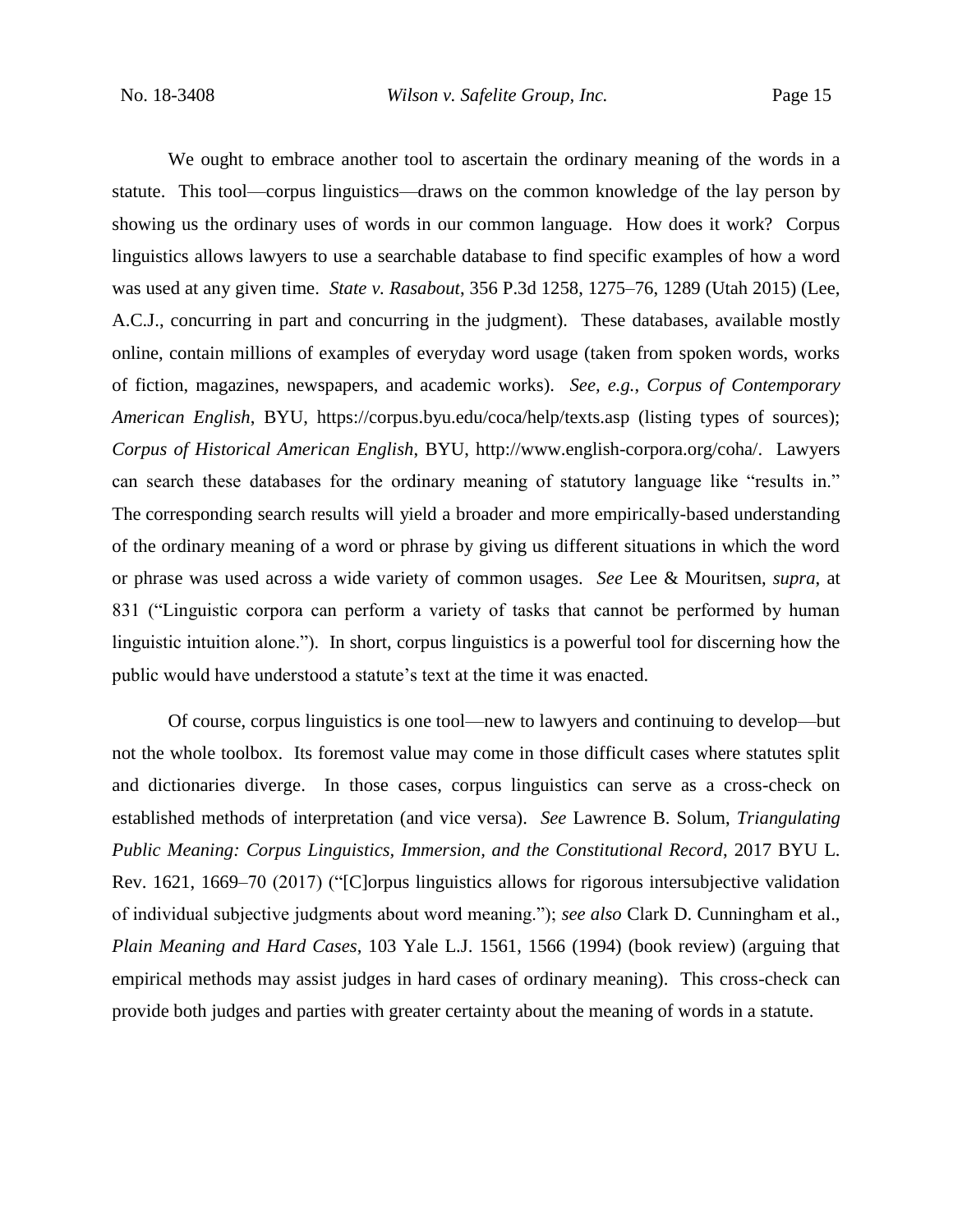II.

The other concurring opinion argues that we should not add corpus linguistics to the judicial toolkit for several reasons. The first is methodological—corpora are not representative because of their sources. For instance, a corpus search for "flood" may lead to an overinclusion of newspaper articles talking about giant flood waters rather than basements flooding. But the entire practice of law—and certainly the practice of interpretation—involves judgment calls about whether a particular source is relevant. And, at least with corpus linguistics, those calls can be vetted by the public in a more transparent way. *Cf. Muscarello v. United States*, 524 U.S. 125, 142–43 (1998) (Ginsburg, J., dissenting) (criticizing the majority opinion for selective and non-transparent examples of word use). That is more than can be said of the alternative, which, as Justice Lee has thoughtfully noted, is for a judge to use his or her intuition—something far less representative and frankly far less "democratic." *See Rasabout*, 356 P.3d at 1274–75 (Lee, A.C.J., concurring in part and concurring in the judgment). Plus, the danger of judges relying upon their own intuition is that we introduce other risks, like confirmation bias. *Id.* at 1274. Judges may unintentionally give greater weight to those definitions that match up with their preconceived notions of a word's meaning. We cannot get away from confirmation bias altogether, but we can surely check our intuition against additional sources of a word's meaning. The corpus allows us to do this.

Second, the other concurring opinion argues that the use of corpus linguistics will descend into mere rote frequency analysis; judges will simply pick the use of the word that shows up the most. Yet judges who use corpora do not become automatons of algorithms. They will still need to exercise judgment consistent with the use of the other tools of statutory interpretation. Sometimes the most frequent use of a word will line up with its ordinary meaning as used in a statute. Sometimes it will not. The data from the corpus will provide a helpful set of information in making that interpretive decision. But the judge must make the ultimate decision after considering multiple tools.

Third, the other concurring opinion suggests that corpus linguistics is redundant when compared with another tool—dictionaries. Expert lexicographers already do corpus linguistics when compiling dictionaries, so, the argument goes, when judges use corpus linguistics, they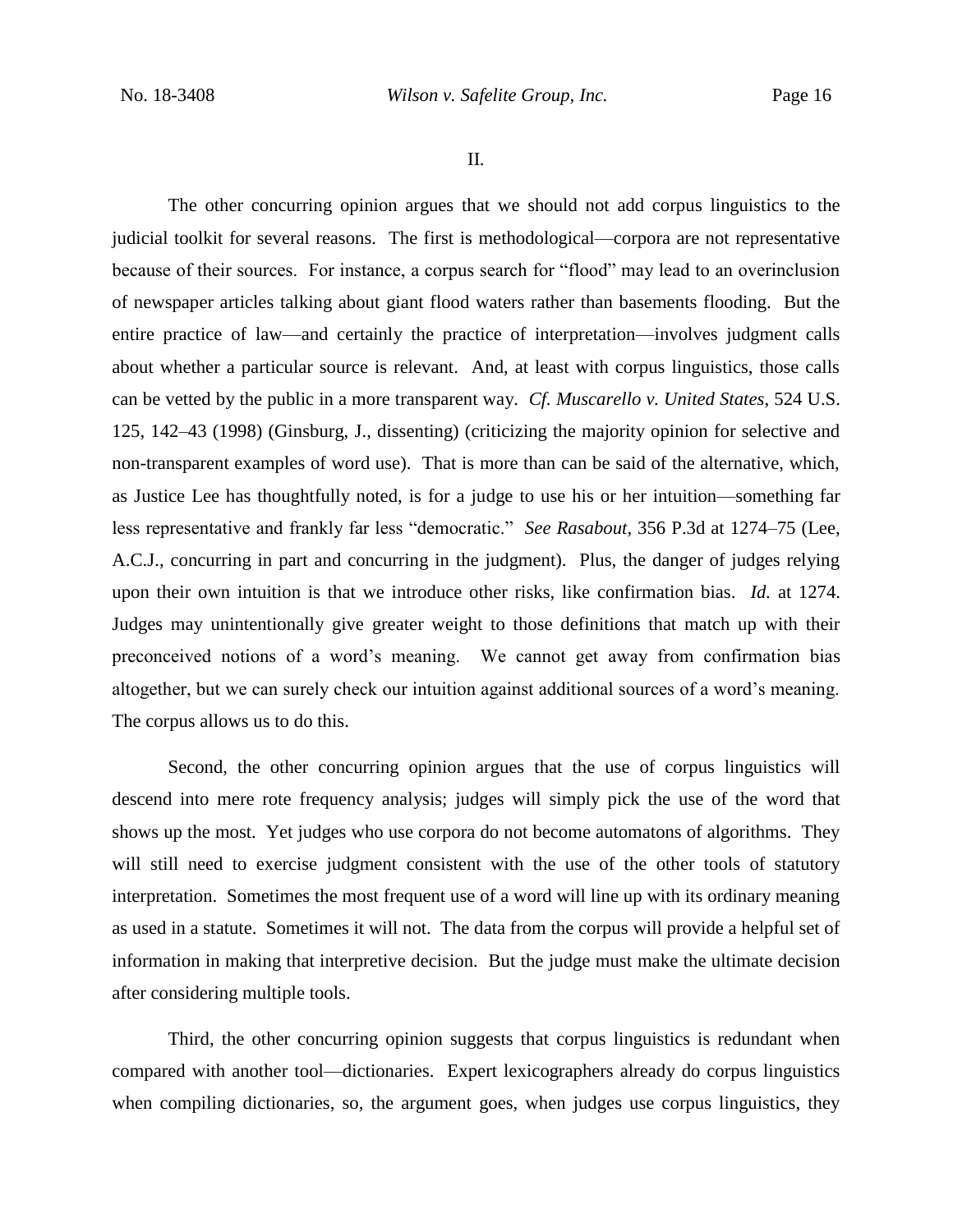become unnecessary and unhelpful armchair lexicographers. But the use of corpus linguistics improves upon dictionaries by helping pinpoint the ordinary uses of a word at the time a statute was enacted. For example, when a court considers a dictionary definition, it looks at a dictionary from that time period. *See New Prime*, 139 S. Ct. at 539–40 & n.1. But the usage examples in those dictionaries often come from a time before the dictionary was published. *See* Lee & Mouritsen, *supra*, at 808–09; Henry M. Hart, Jr. & Albert M. Sacks, *The Legal Process: Basic Problems in the Making and Application of Law* 1190 (William N. Eskridge, Jr. & Phillip P. Frickey eds., 1994) ("An unabridged dictionary is simply a<sup>[]</sup> historical record, not necessarily all-inclusive, of the meanings which words in fact *have* borne, in the judgment of the editors, in the writings of reputable authors."); *see also id.* at 1375–76. So the dictionary definition may actually tell us the ordinary meaning at a time *long before* Congress enacted the statute. *See* Lee & Mouritsen, *supra*, at 809; Scalia & Garner, *supra*, Appendix A at 419 (noting that dictionaries lag behind the times). And in many cases (like the ones discussed below), both the majority and dissent will point to dictionaries without any clear resolution. Instead of relying on just a few sample sentences in the dictionary, the corpus develops a broader picture of how words were actually used when Congress passed the statute.

Plus, "[w]e judges are experts on one thing—interpreting the law." *Rasabout*, 356 P.3d at 1285 (Lee, A.C.J., concurring in part and concurring in the judgment) (emphasis omitted). Corpus linguistics is just one variation on a very old theme in this field of expertise. Judges often consider the context of words—both within and beyond the text of the statute in dispute. *See* Scalia & Garner, *supra*, § 31 (detailing the "noscitur a sociis" canon of interpretation); *see also* Caleb Nelson, *What is Textualism?*, 91 Va. L. Rev. 347, 355 (2005). Judges look to contemporaneous judicial decisions. *See, e.g.*, *New Prime*, 139 S. Ct. at 540. They look to seemingly common phrases. *See, e.g.*, *FCC v. AT&T, Inc.*, 562 U.S. 397, 403–04 (2011) (considering how the word "personal" is used in "personal life" and "personal expenses"). And, for constitutional cases, they look to word use in the Anti-Federalist and Federalist Papers. *See, e.g.*, *United States v. Lopez*, 514 U.S. 549, 586 (1995) (Thomas, J., concurring). While sometimes this "enterprise may implicate disciplines or fields of study on which we lack expertise, [it] is no reason to raise the white flag" and forgo considering corpus linguistics. *Rasabout*, 356 P.3d at 1285 (Lee, A.C.J., concurring in part and concurring in the judgment).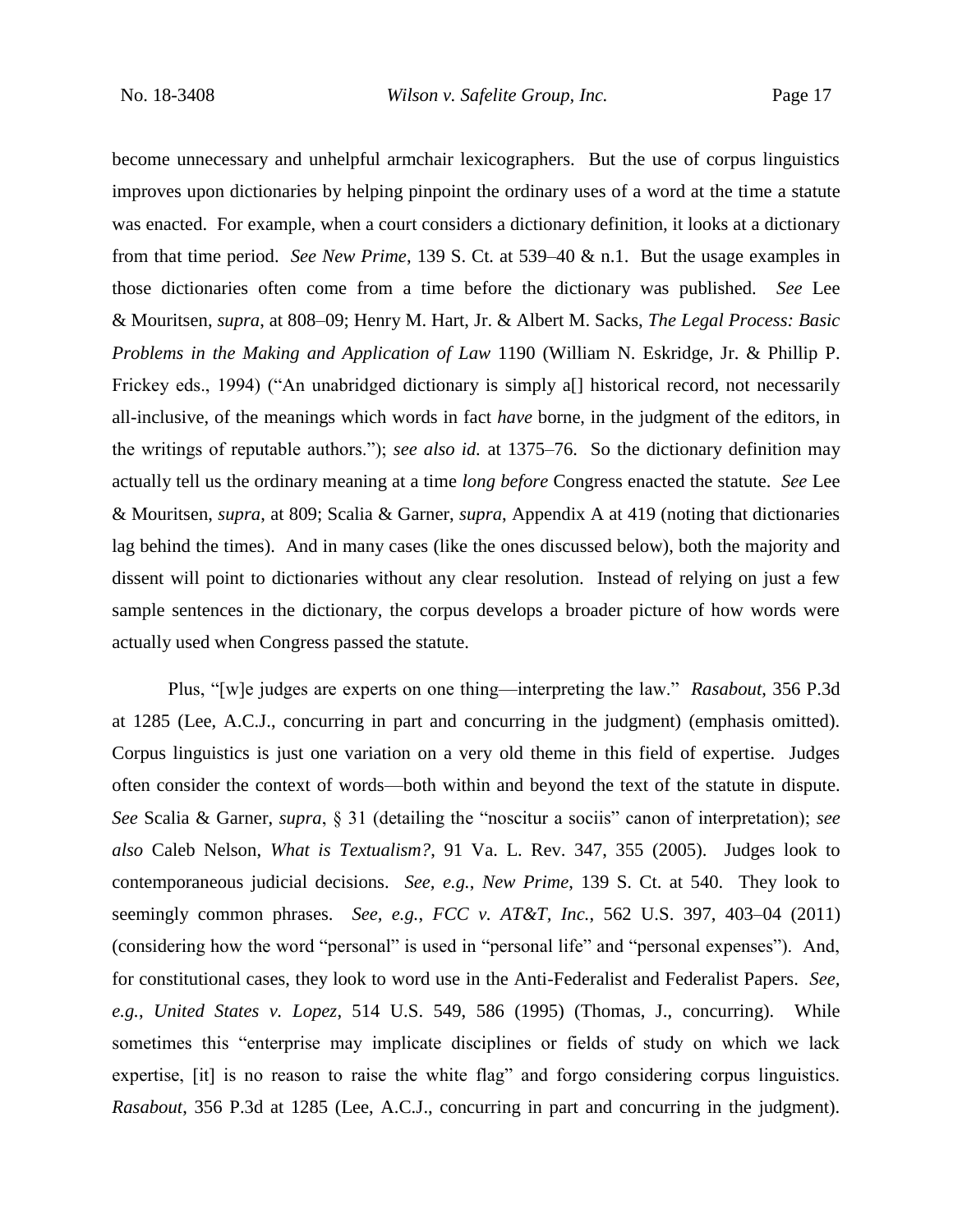Instead, judges should do what they have always done—"summon all our faculties as best we can" and take advantage of adversarial briefing. *See id.*

In sum, I agree that corpus linguistics is not the only tool we should use, but it is an important tool that can assist us in figuring out the meaning of a term.

## III.

Some examples help prove the point. Consider *Smith v. United States*, 508 U.S. 223 (1993). In that case, the majority and dissent debated whether exchanging a firearm for drugs constitutes "use" of a firearm "during and in relation to a . . . drug trafficking crime." *Id.* at 228 (quoting 18 U.S.C.  $\S 924(c)(1)$ ) (internal quotation marks omitted); *id.* at 241–43 (Scalia, J., dissenting). The *Smith* majority noted that, because "use" was not defined within the statute, the Court needed to determine "its ordinary or natural meaning." *Id.* at 228. Thus, the majority consulted an 1884 case and two dictionaries (Webster's and Black's) before deciding that "use" meant "to employ" or "to derive service from." *Id.* at 229 (citations omitted). And, in trading a firearm for drugs, the majority concluded that the defendant "'used' or 'employed'" that firearm. *Id.* Three justices disagreed. *Id.* at 241–42 (Scalia, J., dissenting). Writing for these dissenters, Justice Scalia first noted that, when we "use an instrumentality," we ordinarily mean that we will "use it for its intended purpose." *Id.* at 242. He colorfully pointed out that when someone asks, "'Do you use a cane?,' he is not inquiring whether you have your grandfather's silver-handled walking stick on display in the hall; he wants to know whether you *walk* with a cane." *Id.* So when someone says, "Do not use a firearm," the natural reading of that phrase is that the listener should not use a firearm *as a weapon*—not that the listener cannot scratch his head with the firearm. *Id.* at 242–43.

Could corpus linguistics have helped in this debate? I think so. In a study of the Corpus of Contemporary American English, the authors found 159 instances where the verb "use" was followed by a noun representing a weapon (like "gun" or "rifle"). Stefan Th. Gries & Brian G. Slocum, *Ordinary Meaning and Corpus Linguistics*, 2017 BYU L. Rev. 1417, 1459 (2017). Of these 159 instances, there was not a single time that "use" signified a barter. *Id.* at 1460 (noting further that 88% were clearly not barter and many involved discharging or brandishing, while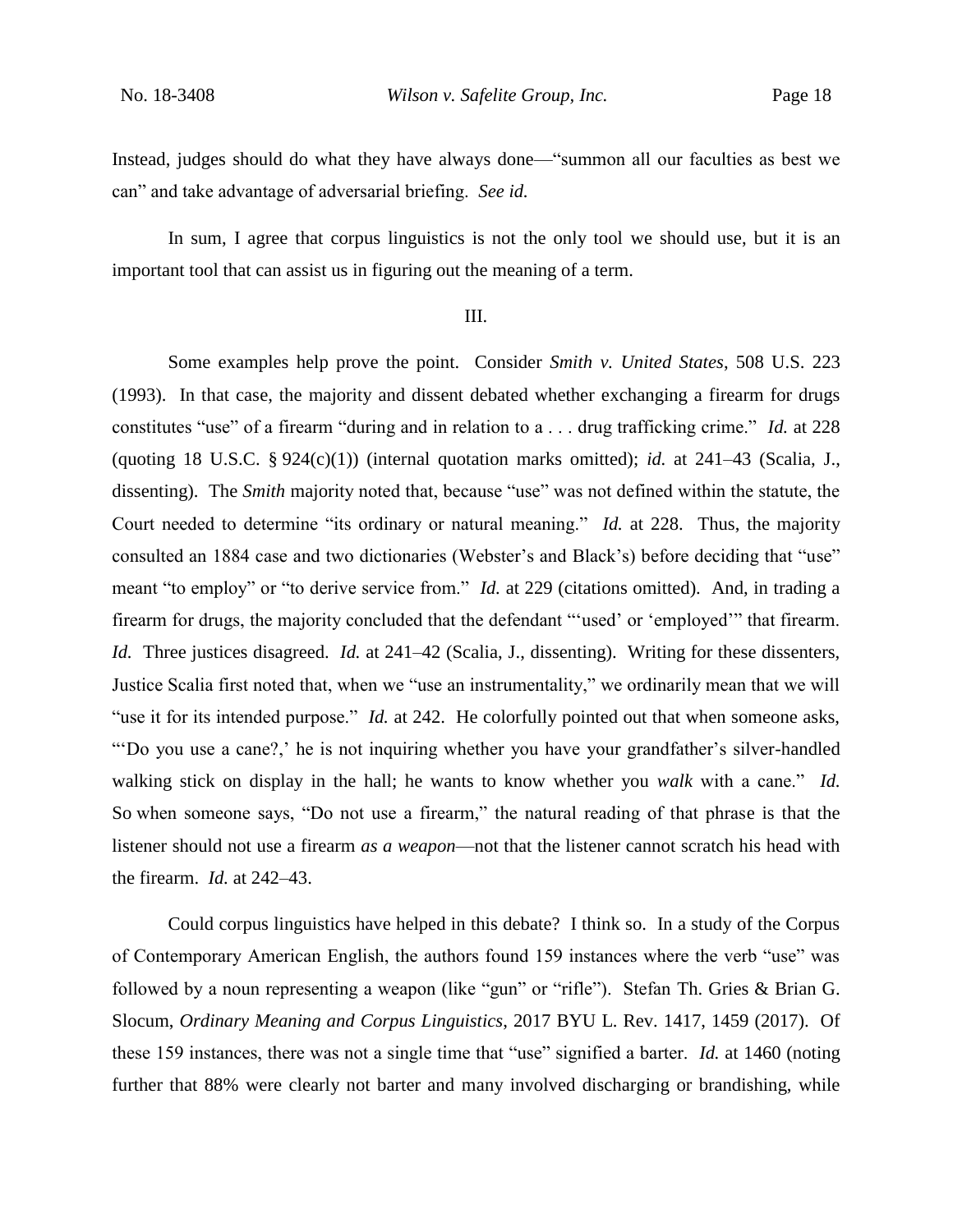12% were probably not barter when coded "in the most conservative way," meaning the "comprehender would have to bend over backwards semantically" to demonstrate that "use" meant "barter"). And, to ensure that this conclusion was not simply based on the most frequent use of the word, the authors of the study ensured that these examples were sufficiently dispersed in the corpus, i.e., that they did not come only from one source or one type of source (like legal writings). *Id.* at 1459–60. It is hard to say this evidence would have been neither compelling nor relevant to the debate between the majority and dissent in *Smith*.

Take another quick example. In *Muscarello*, the Supreme Court debated whether carrying a firearm meant carrying it on one's person or carrying it more generally (as in a car). 524 U.S. at 126–27. The majority concluded that a person who transported a firearm in a locked glove compartment or in the trunk of his car was guilty of "carry[ing] a firearm during and in relation to a drug trafficking crime." *Id.* (quoting 18 U.S.C. § 924(c)(1)) (internal quotation marks omitted). In contrast, Justice Ginsburg, writing for four dissenting justices, said that the term "carr[ying]" contextually meant to carry on one's person. *Id.* at 139–40 (Ginsburg, J., dissenting). The debate between the majority and dissent is instructive, as the justices themselves performed *ad hoc* corpus analyses. The majority looked at how "carry" was used in the King James Bible, Robinson Crusoe, and Moby Dick, in addition to "survey[ing] modern press usage, albeit crudely, by searching computerized newspaper databases." *Id.* at 129 (citations omitted). Justice Ginsburg offered another *ad hoc* corpus search with her own examples. *Id.* at 143–44 (Ginsburg, J., dissenting).

Like with *Smith*, an actual corpus analysis has since been performed. *See* Lee & Mouritsen, *supra*, at 845, 847. The evidence suggests that, generally (but not always), people use "carry" when referring to someone personally carrying an object. *Id.* at 847; *see also* Neal Goldfarb, *A Lawyer's Introduction to Meaning in the Framework of Corpus Linguistics*, 2017 BYU L. Rev. 1359, 1405–12 (2017) (using a different corpus but reaching a similar conclusion). Again, it is difficult to say the corpus analysis would not have assisted the lawyers and the Court.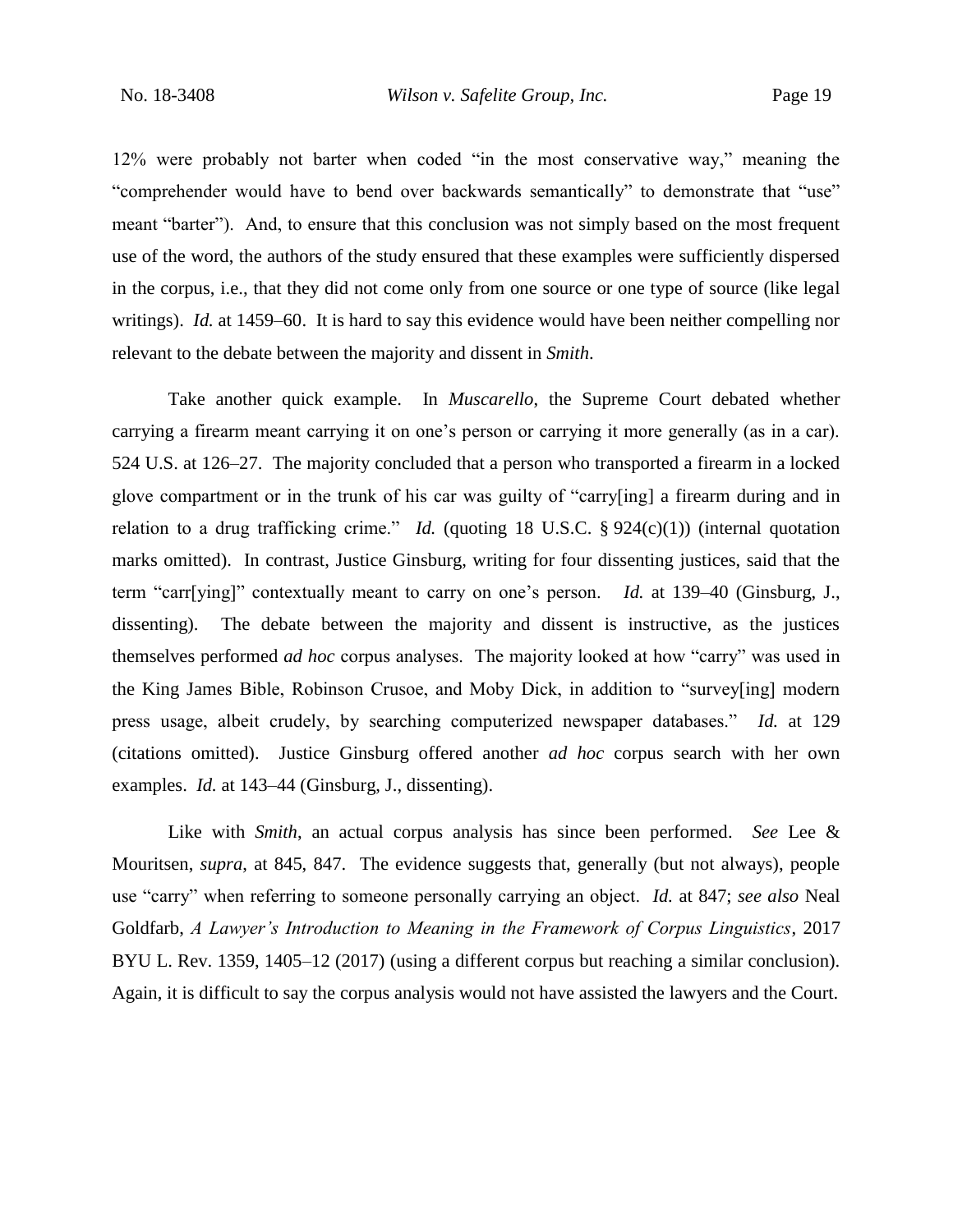### IV.

Now for the case at bar. Dan Wilson sued Safelite Group, Inc. ("Safelite") under Ohio law about its Nonqualified Deferred Compensation Plan ("Safelite Plan"). We have grappled with whether ERISA (a 1974 statute) applies to the Safelite Plan. If so, Wilson's state law claims are preempted, and his lawsuit is over. As relevant here, ERISA covers a company's deferred income plan when the plan "results in a deferral of income by employees for periods extending to the termination of covered employment or beyond." 29 U.S.C. § 1002(2)(A)(ii). Unsurprisingly, Wilson argues that his Safelite Plan does not fall under ERISA—principally because the plan allowed for distributions while he was still employed. He reads the statute to mean that ERISA covers only those plans that "*require* a deferral of income by employees for periods *until* the termination of covered employment or beyond." Because the plan allowed payments while employees still worked at Safelite, the plan does not require all income to be deferred until termination. According to Wilson, that means ERISA does not apply.

In making his argument, Wilson claims that "results in" means "requires" and that "extending to" means essentially "until a certain time." "Results in," however, is a phrasal verb (verbs that end in a preposition or participle) that, at the time ERISA was passed in 1974, meant "to cause" or "have (something) as a result." *Longman Dictionary of Phrasal Verbs* 506 (1983); *see also* Scalia & Garner, *supra*, Appendix A at 419 (noting that to understand the meaning of a word in a statute, it is "quite permissible" to consult a dictionary published a decade or so later because dictionaries "lag behind linguistic realities"). "Results in" does not mean "requires." And, as the majority explains, where Congress wanted to make something a requirement in the ERISA statute, it specifically did so by using the word "requires." *See* Majority Op. Part II.A.1. Similarly, when grappling with "extending to," the majority applied the surplusage canon to make sure we gave effect to the term "extending to" and correctly found that "extending to" does not preclude in-service distributions. "Extend to," another phrasal verb, meant "to reach" at the time ERISA was passed. *Longman Dictionary of Phrasal Verbs* 170 (1983). In sum, § 1002(2)(A)(ii) includes plans that "cause" the deferral of income by employees for periods "t[hat] reach" to the termination of covered employment or beyond. *See Longman Dictionary of Phrasal Verbs* 170, 506 (1983).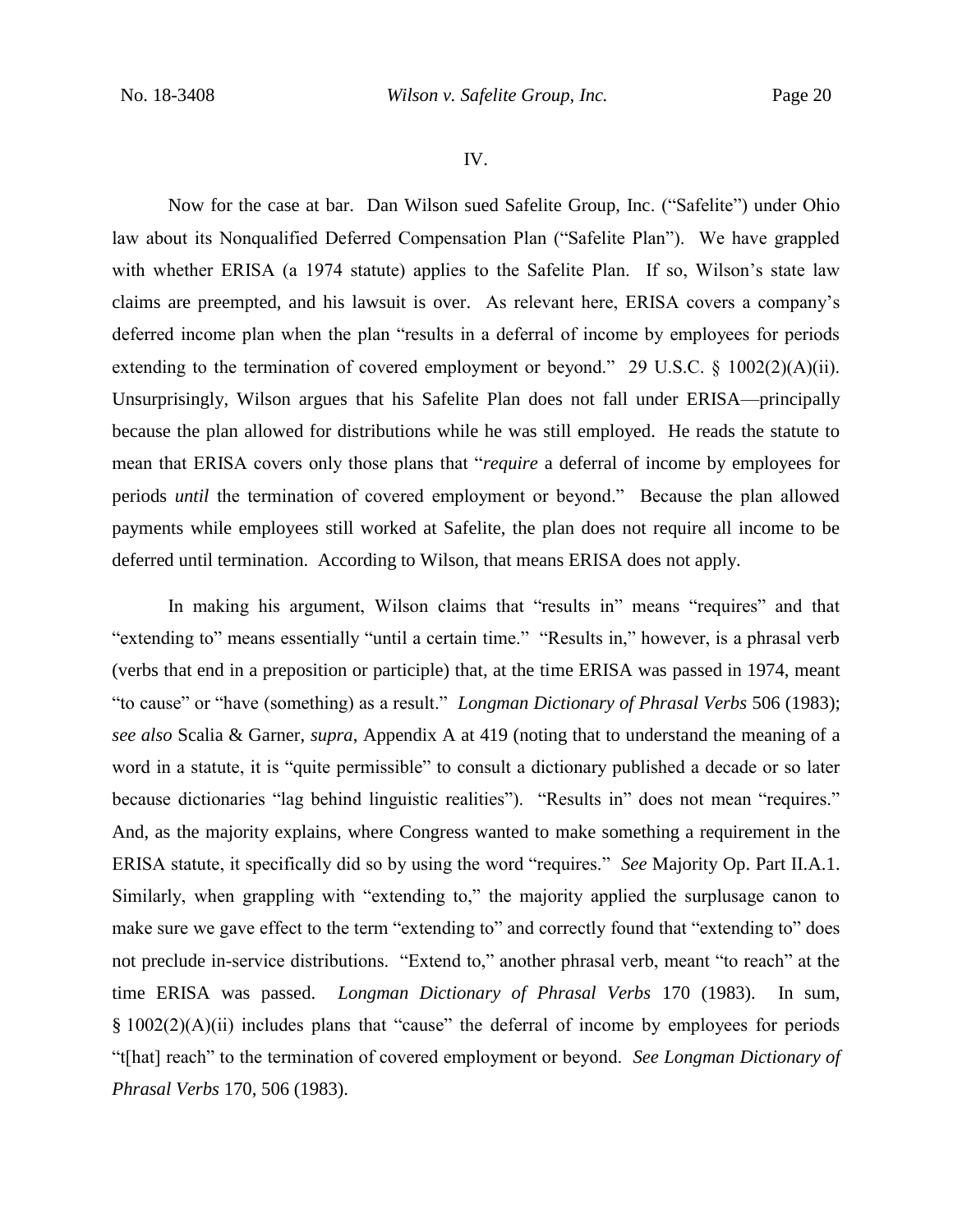The corpus confirms this textual analysis. If we limit the searches to the 1960s and 1970s (the time period immediately before and during ERISA's enactment), we only get a few hundred results for each phrase in the Corpus of Historical American English. And there is simply no result—not one—where the phrasal verb "results in" could be read to mean "requires." To bring this to life, here are just a few of the many examples generated by the corpus search:

- "Two enterprises are competitive when an increase in the output of one *results in* a decrease in the output of the other." Emery N. Castle & Manning H. Becker, *Farm Business Management: The Decision-Making Process* (1962).
- "Army gets little gridiron help, because the cooler New York weather *results in* spring football running until late April." *Federal Power Takes Over*, *Sports Illustrated* (June 8, 1964).
- "The Federal Aviation Act frowns on price competition among the interstate airlines, and the CAB quickly pounces on any sign of rate-cutting. This *results in* competition being trivialized into 'booze wars,' 'lounge wars,' and fuselage decoration, with the passengers compelled to pay the bill." Peter H. Schuck, *Why Regulation Fails*, *Harpers* (September 1975).
- "Do not let an inexperienced guest attack [splitting logs] without instruction and supervised practice. Most of my guests tended to drive one wedge into a log as far as it would go and then find that the log had not split and they could not remove the wedge. This *results in* frustrated guests, a battered wedge head and unsplit wood." Patricia Crawford, *Homesteading* (1975).

For "extending to," the corpus search included "extend(s) to" as well. Here too, the analysis supports the majority's conclusion with only one example that arguably can be read to mean "until a certain point in time." Here are just a few, starting with the one that supports Wilson's reading:

- "The hospital is being built by Hospital Corporation of America, which has a contract *extending to* 1980 to recruit employees and medical staff and to manage the hospital." Howard Dernton, *Saudi Arabia*, *Saturday Evening Post* (April 1974).
- "A new public plaza at Chambers Street will link the center of the island with the waterfront of the Hudson River, connecting with Battery Park City to the south and a shoreline park system *extending to* the north and south, the Mayor said." Charles G. Bennett, *Downtown Renewal Plan Adds College for 5,000*, *N.Y. Times* (1968).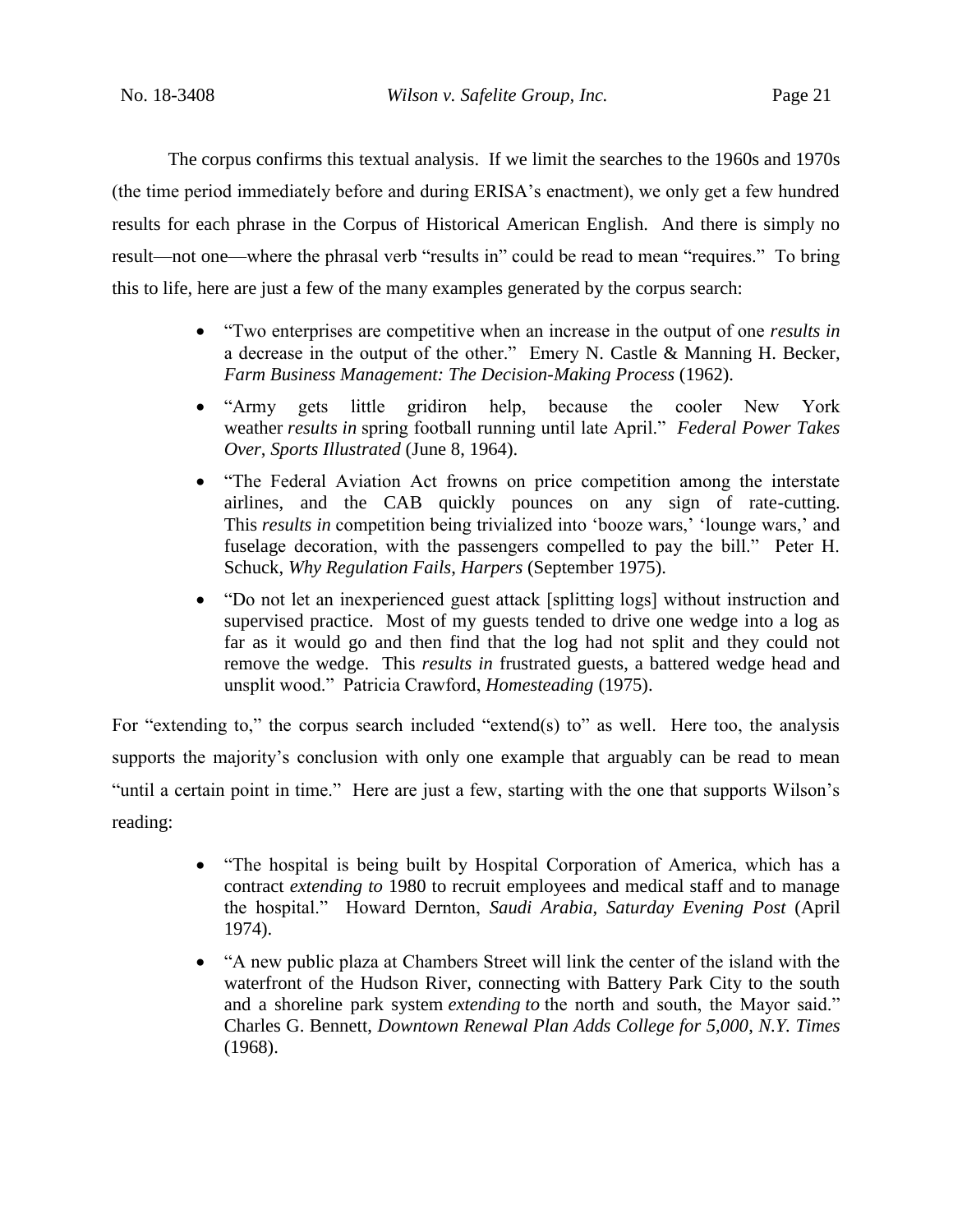- "A favorite design is a heart-shape with two prongs *extending to* either side from the point of the heart." Alex W. Bealer, *The Art of Blacksmithing* (1969).
- "The knights support a worldwide program of medical aid and refugee relief that *extends to* 42 countries." *Knightly Return*, *Time* (June 21, 1968).

Ultimately, in this case, the corpus results serve as a method to check our work. And those results confirm that the majority's textual analysis is correct. In future cases where the ordinary meaning is debatable, like in *Smith* and *Muscarello*, the results could be determinative.

\* \* \*

We seek ordinary meaning because laws are written for everyday people, and it is not our role as judges to rewrite those laws. I join the portions of the majority's opinion that faithfully apply traditional tools of textual analysis and that do not journey beyond the statutory text to discern ordinary meaning. In this case, a corpus linguistics analysis confirms the majority's analysis as well. In future cases, adversarial briefing on corpus linguistics can help courts as they roll up their sleeves and grapple with a term's ordinary meaning.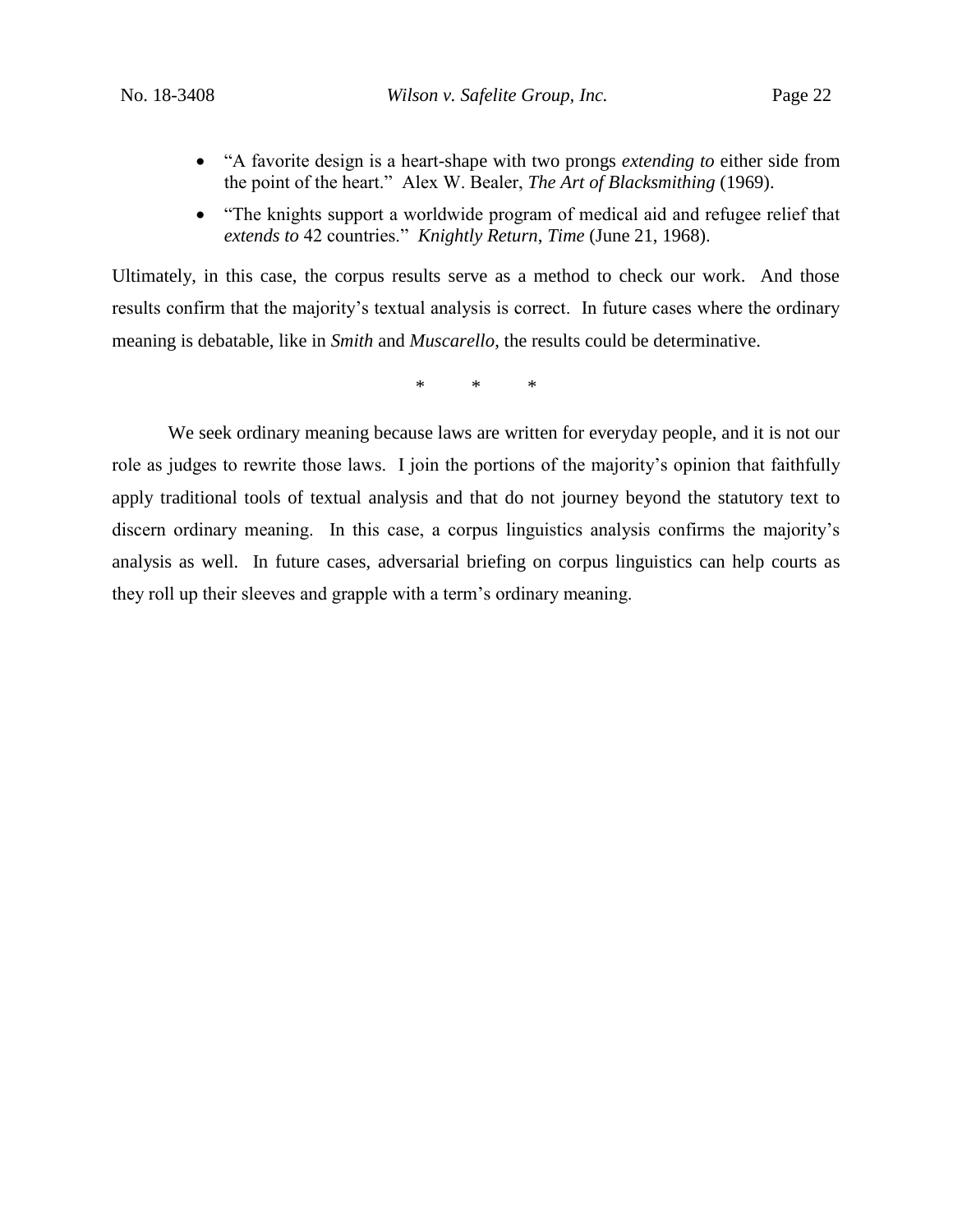$\overline{a}$ 

# **CONCURRENCE** \_\_\_\_\_\_\_\_\_\_\_\_\_\_\_\_\_

\_\_\_\_\_\_\_\_\_\_\_\_\_\_\_\_\_

JANE B. STRANCH, Circuit Judge, concurring.I agree with Judge Thapar's concurrence that we need look no further when statutory text is clear. That is what the majority opinion does—first by recognizing ERISA's statutory framework and purpose as expressed by Congress in 29 U.S.C. § 1001(b) and then by examining the statutory definition in § 1002(2)(A)(ii). I write separately to express some concerns about the concurrence's endorsement of "corpus linguistics," a proposed method of statutory interpretation described in a handful of recent state court opinions.<sup>1</sup> This tool invites judges to perform the same kind of subjective decision making that the concurrence otherwise cautions us to avoid. There are several reasons why we should decline this invitation.

The first is a practical problem. A keyword search using a corpus linguistics database will likely result in dozens, if not hundreds or thousands, of examples of a term's usage. How should courts make sense of all this information? First, we could count the number of times a term is used in the database (assuming appropriately selected parameters) and then decide that the most frequently used meaning is the ordinary meaning. But that approach would risk privileging the most newsworthy connotations of a term over its ordinary meaning. *See, e.g.*, Carissa Byrne Hessick, *Corpus Linguistics and the Criminal Law*, 2017 B.Y.U. L. Rev. 1503, 1509 ("[A] corpus analysis may demonstrate that seventy percent of all mentions of the word 'flood' occur in the context of [] superstorms. But that does not tell us whether the average American would understand the statutory term 'flood' to include three inches of water in a homeowner's basement after a neighboring water main burst."). It would also fail to cull irrelevant results. If we use the database to determine the meaning of "results in" during the 1960s and 1970s (the era closest to when ERISA was drafted), we find examples of this term's usage in contexts that bear no relationship to our own. Does it matter, for purposes of deciding whether ERISA applies to Wilson's deferred compensation plan, how "results in" was used in a

<sup>&</sup>lt;sup>1</sup>The vast majority of these opinions were authored by courts in Utah, the state where the database cited by the concurrence is compiled. *See, e.g.*, *Fire Ins. Exch. v. Oltmanns*, 416 P.3d 1148, 1163 n.9 (Utah 2018).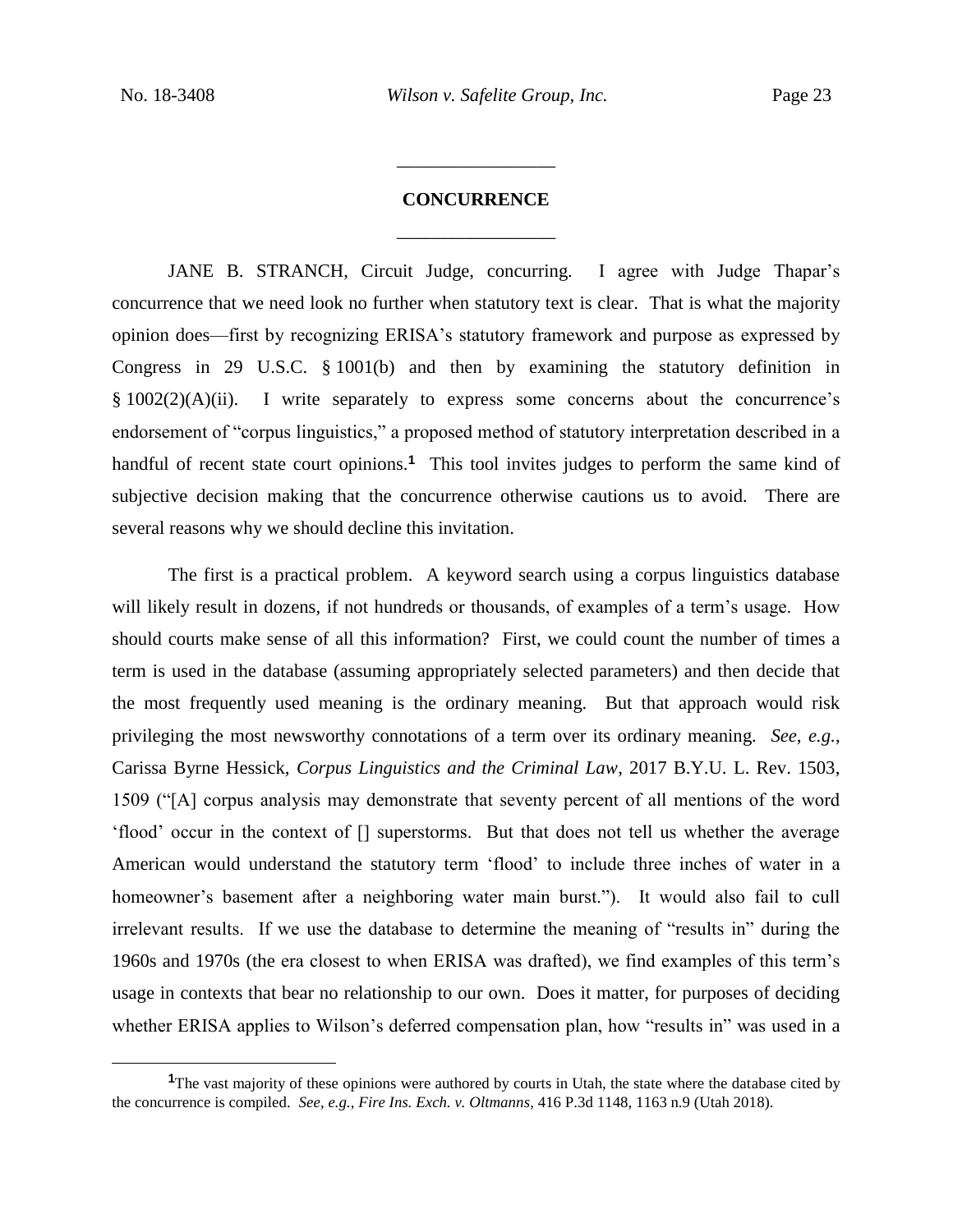$\overline{a}$ 

book about farm animal management in 1976, or in an article from *Sports Illustrated* about New York's cool spring weather in 1964?<sup>2</sup> I think it does not. And even if consulting this overinclusive data set might help judges "to avoid basing conclusions on a few speakers' idiosyncrasies," it is "the 'idiosyncrasies' of [Congress that] constitute the rule of law in this [country]. And the only way to identify those idiosyncrasies is through the text of the [U.S.] Code, which is wholly absent from [the corpus linguistics] data set." *State v. Rasabout*, 356 P.3d 1258, 1266 (Utah 2015) (call numbers and internal quotation marks omitted)). This suggests to me a disconnect between corpus linguistics and the judicial work of statutory interpretation.

Another approach would require the court to perform this culling process itself. For example, we could assume that the drafters employed popular, as opposed to technical or legal, language and decide which uses of "results in" during the 1960s and 1970s should be included in our analysis and which should not. But by what metric would we make that choice? Perhaps most could agree that a book about farm animal management is not relevant here. But what about an article reporting a union strike? Or one about federal tax penalties?**<sup>3</sup>** Such choices would require highly subjective, case-by-case determinations about the import and relevance of a given source. Textualists have long advised us to forgo that interpretive method. *See, e.g.*, *Conroy v. Aniskoff*, 507 U.S. 511, 519 (1993) (Scalia, J., concurring in the judgment) ("The legislative history of [this] Act contains a variety of diverse personages, a selected few of whom—its 'friends'—the Court has introduced to us in support of its result. But there are many other faces in the crowd, most of which, I think, are set against today's result."). Legislative history tells us, at a minimum, how some of the statute's authors understood a term; corpus linguistics does not offer even that insight.

In part because of these practical problems, the use of corpus linguistics is a difficult and complex exercise. That is why, for centuries, we have left this task to the trained lexicographers

<sup>&</sup>lt;sup>2</sup>Consider (i) result number 37 after searching for examples of "results in" from the 1960s and (ii) result numbers 66-70 after searching for examples of "results in" from the 1970s. *Corpus of Historical American English*, BYU, http://www.english-corpora.org/coha (last visited June 17, 2019) (search for "results in"; then follow the "152" hyperlink beneath the "1960" column and the "132" hyperlink beneath the "1970" column).

**<sup>3</sup>**Consider result numbers 40 and 52 after searching for examples of "results in" from the 1970s. *See Corpus of Historical American English*, *supra* note 2.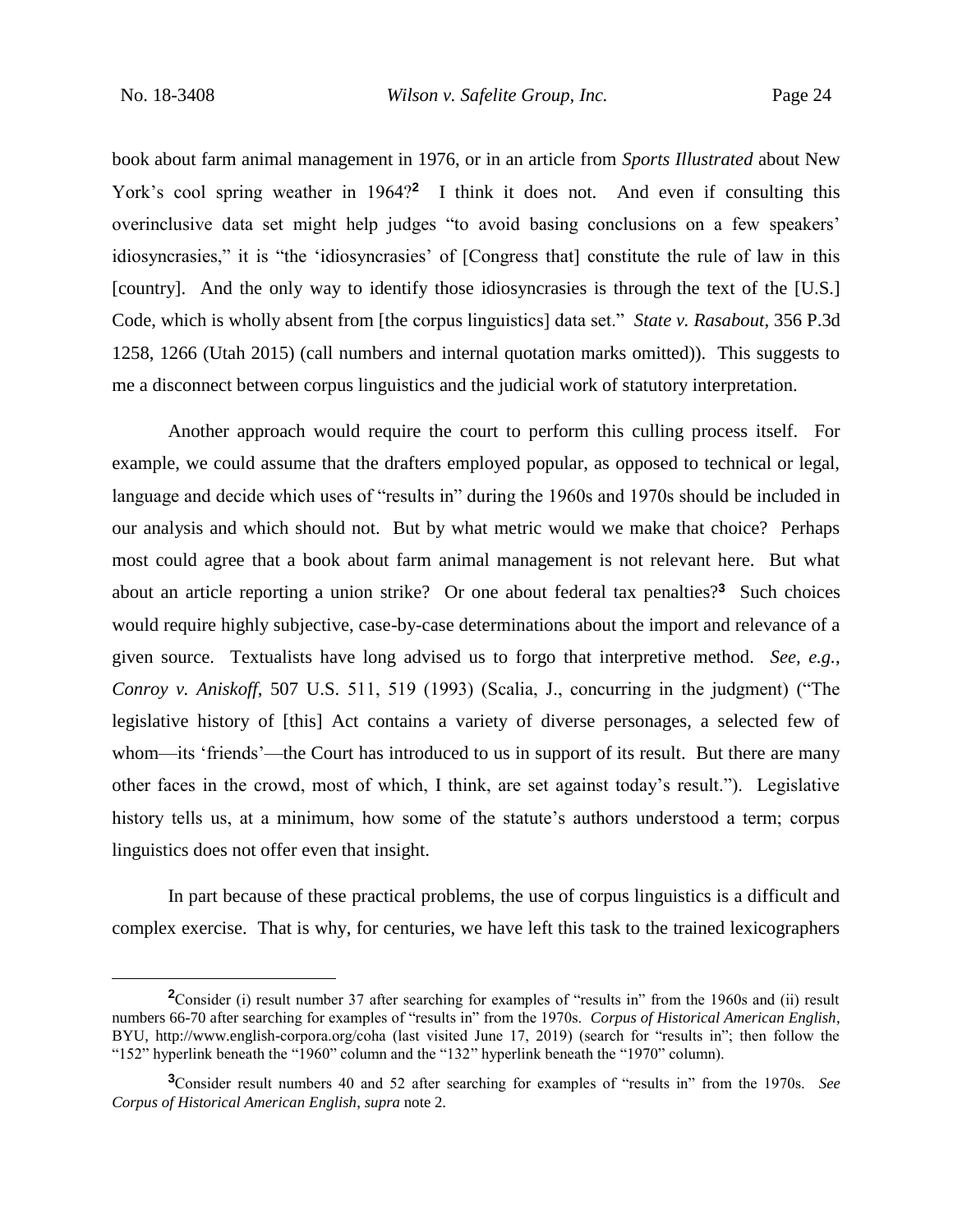who author the tool we already employ—a dictionary. The concurrence describes much of what lexicographers do every day. *See, e.g.*, Phillip A. Rubin, *War of the Words: How Courts Can Use Dictionaries Consistent with Textualist Principles*, 60 Duke L.J. 167, 179 (2010) ("Nowadays, most dictionary authors create a 'corpus,' which is a collection of whole or partial texts or recorded speech stored and indexed electronically so that individual words can be found quickly."); *How Our Dictionaries Are Created*, Oxford Dictionaries, https://www.oxforddictionaries.com/our-story/creating-dictionaries (last visited June 17, 2019) (noting that a dictionary's "team of expert lexicographers . . . are constantly researching, analysing, and documenting languages as they change and develop").

Lexicographers engage in "research, but also decisionmaking: the primary job of the lexicographer in creating a dictionary is to determine meanings of words, and to determine what different meanings a word might have." Rubin, *supra* at 181. And because "[t]he line between one meaning and another is seldom clear," this process "leaves much of the final determination to the experienced judgment of the editorial staff." *Id*. The other concurrence argues that, notwithstanding their training, these experts sometimes select outdated or otherwise unreliable meanings for disputed terms. But I would not substitute the ad hoc selection process of individual judges for the "experienced judgment" of these trained scholars. Doing so would convert judges into armchair lexicographers, attempting the same work that dictionary authors have been performing for centuries. But unlike those experts, judges would shoulder this task without the specialized training necessary to make a reliable and neutral judgment call. Encouraging litigants to take on that same role would make the problem worse, not better.

I do not suggest that corpus linguistics can never assist judges in the difficult project of statutory interpretation. But, in the unusual case where such a tool might prove useful, I would leave this task to qualified experts, not to untrained judges and lawyers. *See, e.g.*, *Brief for Professor Clark D. Cunningham, et al. as Amicus Curiae on Behalf of Neither Party, In Re: Donald J. Trump, President of the United States of America*, No. 18-2486 (4th Cir. Jan. 29, 2019) (discussing use of corpus linguistics by professor of applied linguistics to help determine the meaning of "emoluments" during the founding era). And before we add corpus linguistics to our judicial toolkit, we should first remind ourselves what our toolkit is for. I agree with the